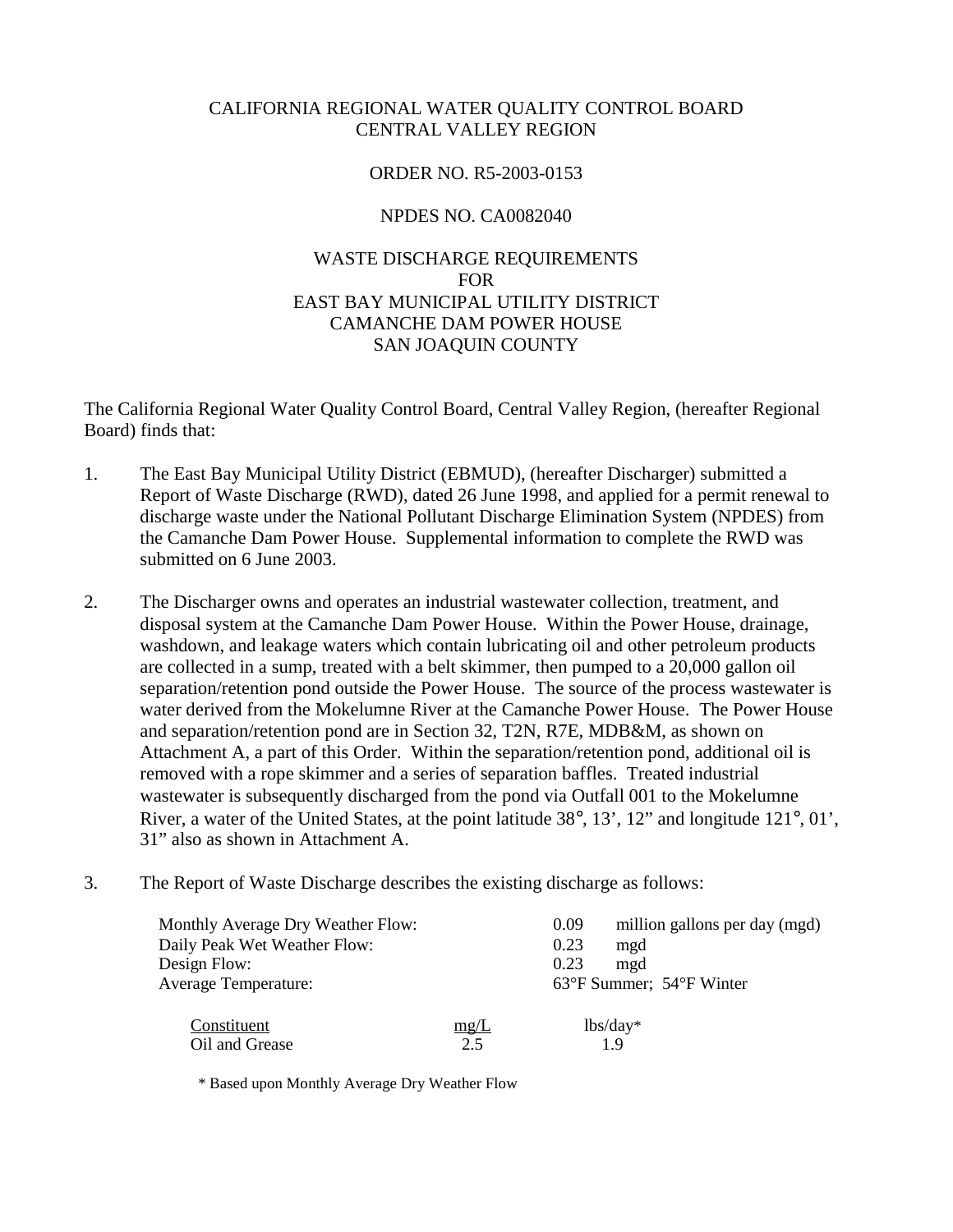- 4. The discharge of treated industrial wastewater to the Mokelumne River was previously regulated by Waste Discharge Requirements (WDR) Order No. 94-003, NPDES Permit No. CA0082040, which was adopted by the Regional Board on 28 January 1994. Under this Order, the Discharger was permitted to discharge a maximum of 0.23 million gallons per day (mgd) of treated industrial wastewater to the Mokelumne River.
- 5. The U.S. Environmental Protection Agency (USEPA) and the Regional Board have classified this discharge as a minor discharge.
- 6. The Regional Board adopted a *Water Quality Control Plan, Fourth Edition, for the Sacramento and San Joaquin River Basins* (hereafter Basin Plan). The Basin Plan designates beneficial uses, establishes water quality objectives, and contains implementation programs and policies to achieve water quality objectives for all waters of the Basin. These requirements implement the Basin Plan.
- 7. The Lower **Mokelumne River** flows east to west from Camanche Reservoir to the Delta. Controlled releases from Camanche Dam provided sustained flows throughout the year, ranging from 100 to 3,232 mgd. From Outfall 001, treated industrial wastewater is discharged from the Power House to the Mokelumne River downstream of the Camanche Dam. Twenty-eight miles of the Lower Mokelumne River, from Camanche Reservoir toward the Delta (Hydro Unit 531.200), have been identified as a Water Quality Limited Segment under Section 303(d) of the Clean Water Act (CWA). The list of pollutants for which the Lower Mokelumne River is impaired appears on a list (the "California 303(d) List"), which was updated in 2002 and approved by the State Water Resources Control Board (SWRCB) in February 2003. Pollutants identified on the California 303(d) List as impairing the Mokelumne River include copper and zinc. Resource extraction is identified as the primary source of these pollutants. The EBMUD discharge from the Camanche Dam Power House separation/retention pond occurs within the copper and zinc impaired region of the Mokelumne River.
- 8. The existing **beneficial uses** of the Mokelumne River, from Camanche Reservoir to the Delta, as identified in Table II-1 of the Basin Plan include: agricultural supply (AGR) including both irrigation and stock watering; body contact recreation, canoeing and rafting, (REC-1); and other non-body contact recreation (REC-2); warm freshwater aquatic habitat (WARM); cold freshwater aquatic habitat (COLD); migration of aquatic organisms (MIGR) both warm and cold habitats, warm and cold habitat spawning, reproduction, and/or early development (SPWN); and wildlife habitat (WILD). In addition, State Board Resolution No. 88-63, incorporated into the Basin Plan pursuant to Regional Board Resolution No. 89-056, provides that "*Where a a body of water is not currently designated as MUN* (municipal and domestic supply beneficial use) *but, in the opinion of a Regional Board, is presently or potentially suitable for MUN, the Regional Board shall include MUN in the beneficial use designation*. " Based upon ambient receiving water data collected by the Discharger, the Mokelumne River, from Camanche Reservoir to the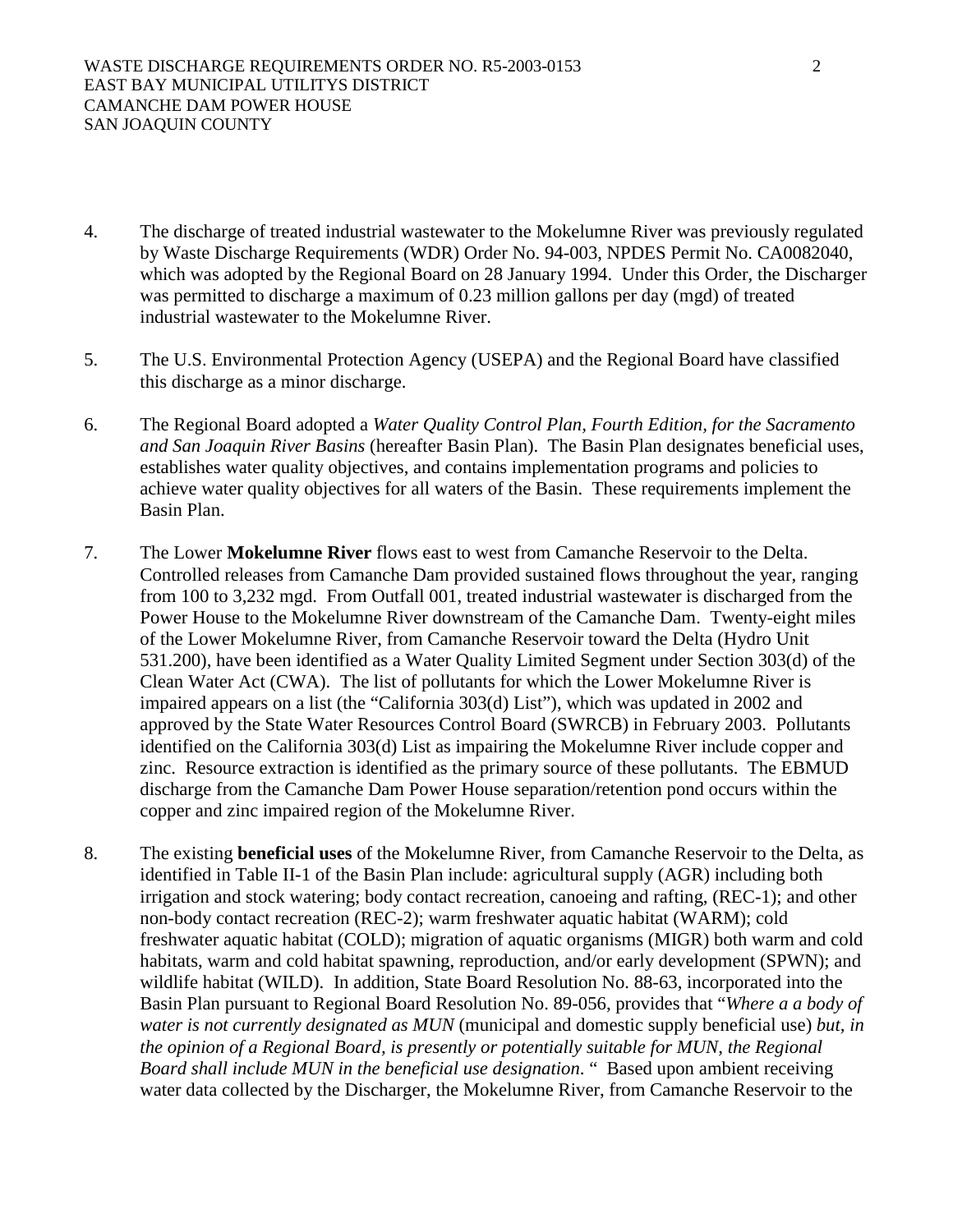Delta, is suitable for MUN, therefore the MUN use is also designated as a beneficial use of this water body.

The Basin Plan on page II-1.00 states: "Protection and enhancement of existing and potential beneficial uses are primary goals of water quality planning…" and with respect to disposal of wastewaters states that "... disposal of wastewaters is [not] a prohibited use of waters of the State; it is merely a use which cannot be satisfied to the detriment of beneficial uses."

- 9. USEPA adopted the *National Toxics Rule* (NTR) on 22 December 1992, which was amended on 4 May 1995 and 9 November 1999, and the *California Toxics Rule* (CTR) on 18 May 2000, which was amended on 13 February 2001. These Rules contain water quality standards applicable to this discharge. The SWRCB adopted the *Policy for Implementation of Toxics Standards for Inland Surface Waters, Enclosed Bays, and Estuaries of California* (known as the State Implementation Policy or SIP) on 2 March 2000, which contains policies and procedures for implementation of the NTR and the CTR.
- 10. Federal regulations require effluent limitations for all pollutants that are or may be discharged at a level that will cause or have the reasonable potential to cause, or contribute to an in-stream excursion above a narrative or numeric water quality standard. Beneficial uses, together with their corresponding water quality objectives or promulgated water quality criteria, constitute water quality standards for purposes of compliance with the CWA.

In determining whether a discharge has the reasonable potential to contribute to an in-stream excursion (reasonable potential analysis), the dilution of the effluent in the receiving water may be considered where areas of dilution are defined. The available dilution may also be used to calculate protective effluent limitations by applying water quality criteria at the edge of the defined mixing zone. These calculations include receiving water pollutant concentrations that are typically based on worst-case conditions for flow and concentration.

If limited or no dilution is available, effluent limitations are set equal to the applicable water quality objectives or criteria which are applied at the point of discharge so the discharge will not cause the receiving stream to exceed water quality objectives or promulgated criteria established to protect the beneficial uses. In situations where receiving water flows are substantially greater than effluent flows, dilution may be considered in establishing effluent limitations. However, when a receiving water is impaired by a particular pollutant or stressor, limited or no pollutant assimilative capacity may be available in spite of the available dilution. In these instances, and depending upon the nature of the pollutant, effluent limitations may be set equal to or less than the applicable water quality objectives or criteria that are applied at the point of discharge such that the discharge will not cause or contribute to the receiving stream excursion above water quality objectives or promulgated criteria established to protect the beneficial uses.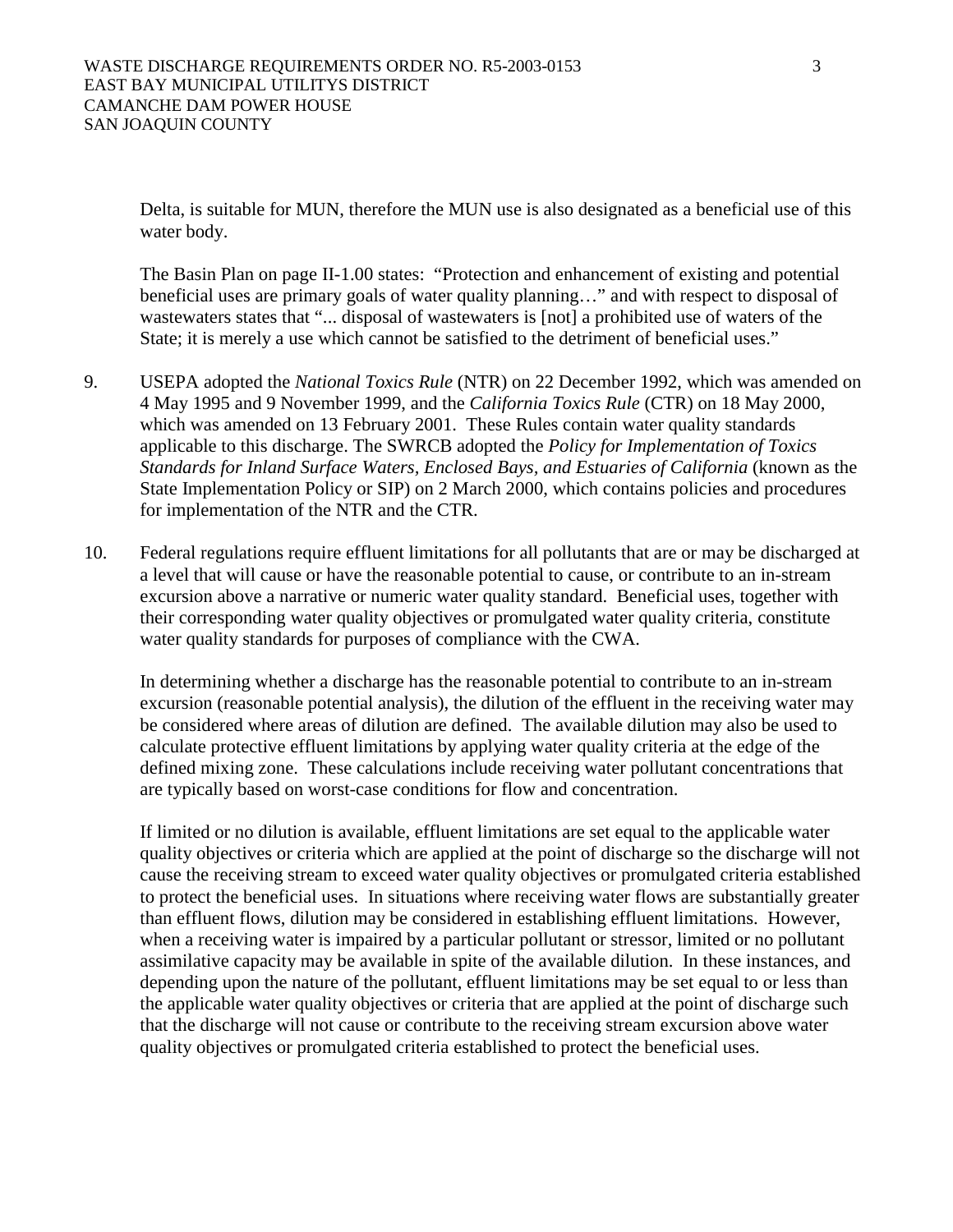- 11. On 10 September 2001 the Executive Officer of the Regional Board issued a letter pursuant to Section 13267 of the California Water Code (CWC) requiring all NPDES Dischargers to conduct effluent and receiving water monitoring and submit results of this monitoring in accordance with a time schedule provided in the letter. The Discharger conducted a study to determine whether levels of NTR, CTR, or other pollutants in the discharge have the reasonable potential to cause or contribute to an in-stream excursion above a numeric or narrative water quality standard, including Basin Plan numeric or narrative objectives and CTR/NTR criteria. Results of this study were submitted on 28 February 2003. Some constituents monitored in this study were not detected at concentrations equal to or greater than appropriate analytical technique Minimum Levels (ML's) specified by Appendix 4 of the SIP. Where an approved laboratory analytical method and associated ML could not, at this time, determine whether an analyte is present in the discharge above the applicable criteria, a Provision of this Order requires resampling for the constituent if new ML's are adopted by the SWRCB. Results of this study, and routine effluent and receiving water monitoring conducted by the Discharger, indicate the discharge has the reasonable potential to to cause, or contribute to an in-stream excursion above a narrative or numeric water quality standard for copper and oil and grease. As required by 40 CFR Part  $122.44$  (d) $(1)(i)$ -(iii), this Order includes effluent limitations for copper and oil and grease. Additional information is needed to complete the reasonable potential analysis for mercury, and thallium. This Order includes additional monitoring requirements for these constituents, and may be reopened to include effluent limitations for these constituents if necessary.
- 12. Previous Order No. 94-003 included proposed effluent limitations for **copper** based upon water quality objectives established by the California Inland Surface Waters Plan. Order No. 94-003 required the Discharger to conduct a study of copper concentrations in the effluent and receiving water, and available dilution. The Discharger completed and submitted the required study, but the Order was not reopened, and limitations for copper were not established.

The flow of treated industrial wastewater from the Camanche Power House Outfall 001 is minimal in comparison with Mokelumne River flows. At the maximum discharge flowrate of 0.23 mgd, the dilution factor of river water to discharge would range from a minimum of 435:1 to a maximum of 14,052:1. However, as noted above, the Lower Mokelumne River is identified as impaired for copper. Attachment C summarizes results of monitoring for total and dissolved copper in the receiving water and effluent since January 2000, when numerous changes were made to the Power House in an effort to reduce effluent copper concentrations. As shown in Attachment C, results of receiving water monitoring indicate several instances where the ambient hardness of the Mokelumne River is as low as 14 milligrams per Liter (mg/L), with total and dissolved concentrations of copper in the intake water, prior to use, exceeding the adjusted freshwater aquatic life water quality acute and chronic criteria for copper published in the USEPA's CTR. Based upon this ambient water column data, the receiving water lacks assimilative capacity.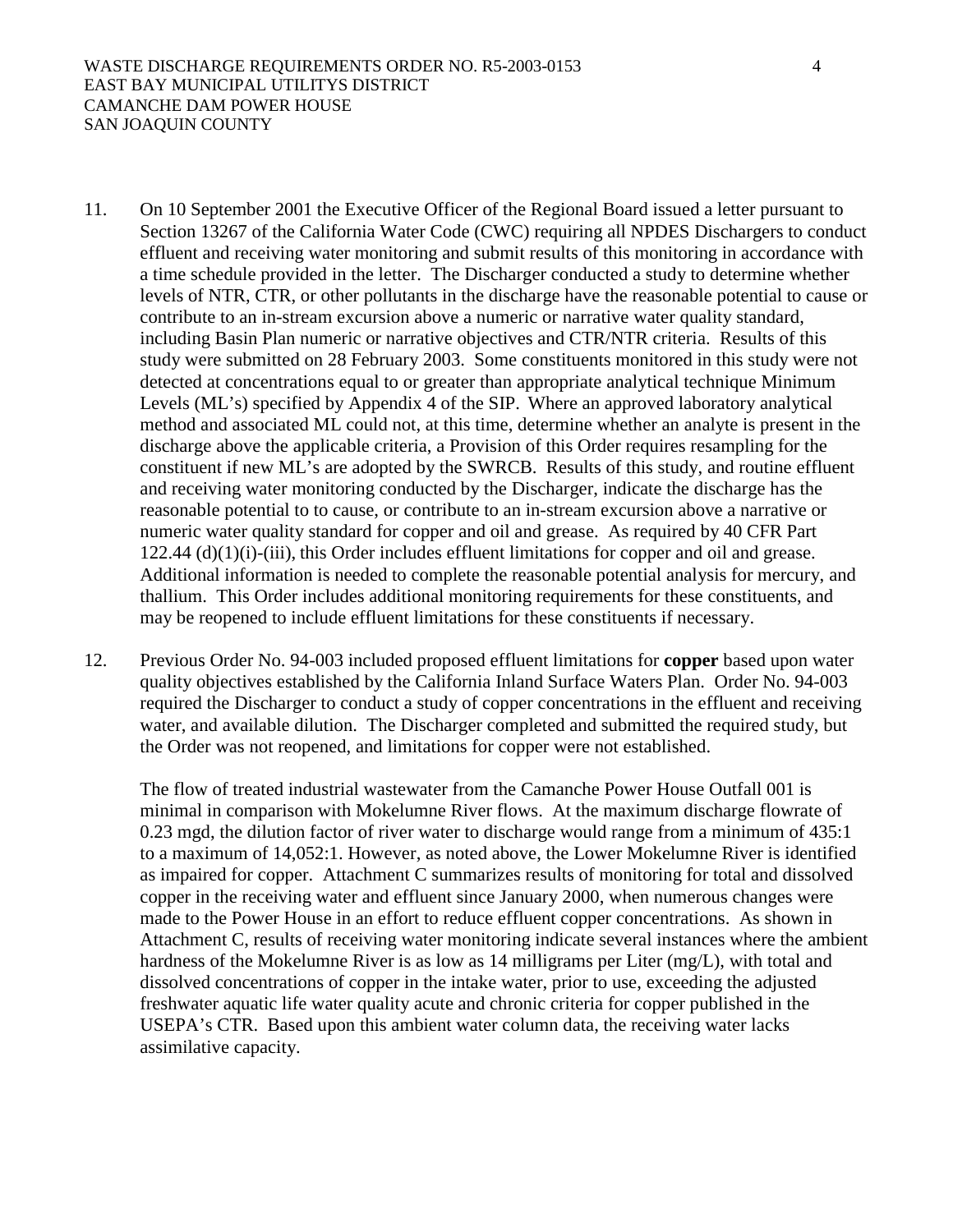The Discharger has conducted investigations and studies to identify and quantify sources of copper which may be entrained in the wastestream. Copper sources identified during these studies included erosion and electrochemical corrosion of the piping and cooling equipment, with the higher sources attributed to air compressor blowdown and seal bypass water. The highest total copper concentrations were measured in the turbine shaft seal reservoir area, at a Kinney strainer used to filter seal water, and at the heat exchangers for the two air compressors. The Discharger has worked to both eliminate sources of copper and reduce the amount of process wastewater generated by the Power House; the seal water strainers have been replaced, flow measuring rotometers have been removed, sample ports and fittings have been changed out, and, the seals of one turbine have been retrofit with non-copper wearing surfaces. New seal packages have resulted in significantly less leakage, and combined with minimized compressor cooling flows, have resulted in a significant reduction in wastewater volumes and copper contributions. The copper contribution from the Power House processes has been reduced to the point where it may be statistically indiscernible from background given existing sampling and analytical error (SAE).

However, there are remaining components of the Power House that release small quantities of additional copper to the wastestream. This incremental increase in copper, combined with a documented lack of assimilative capacity in the Lower Mokelumne River and CWA 303d Listing means that copper may be discharged at a level that will cause or have the reasonable potential to cause, or contribute to an in-stream excursion above the numeric water quality standard for copper. As shown in Attachment C, both the maximum effluent concentration (MEC) and the observed maximum ambient background concentration (B) have exceeded the adjusted criteria. Section 1.3 of the SIP requires a water quality based effluent limitation when the MEC or B exceed appropriate pollutant criterion. Therefore, a water quality based effluent limitation for copper is required in this Order.

When required, Section 1.4 of the SIP provides four methods that may be used to develop effluent limitations. These four methods include: (1) assigning a loading allocation based upon a completed TMDL (Total Maximum Daily Load); (2) use of a steady state model; (3) use of a dynamic model; or, (4) establishing effluent limitations that consider intake water pollutants.

 The 2002 California 303(d) List and TMDL Priority Schedule identifies the Lower Mokelumne River as a Low priority. As a Low Priority TMDL, there is a high likelihood that this TMDL may not be started or completed for some time. Based upon the findings of other TMDL's nearing completion, it is also likely that in a final TMDL, waste load reductions will be apportioned to identified point sources, even if the discharge does not represent a significant contribution to the total load. Considering these findings, it appears inappropriate to delay development of effluent limitations pending development of wasteload allocations from a yet to be initiated TMDL. Reductions in copper loading, as required by this Order, may however be considered as contributing toward a future TMDL load reduction allocation.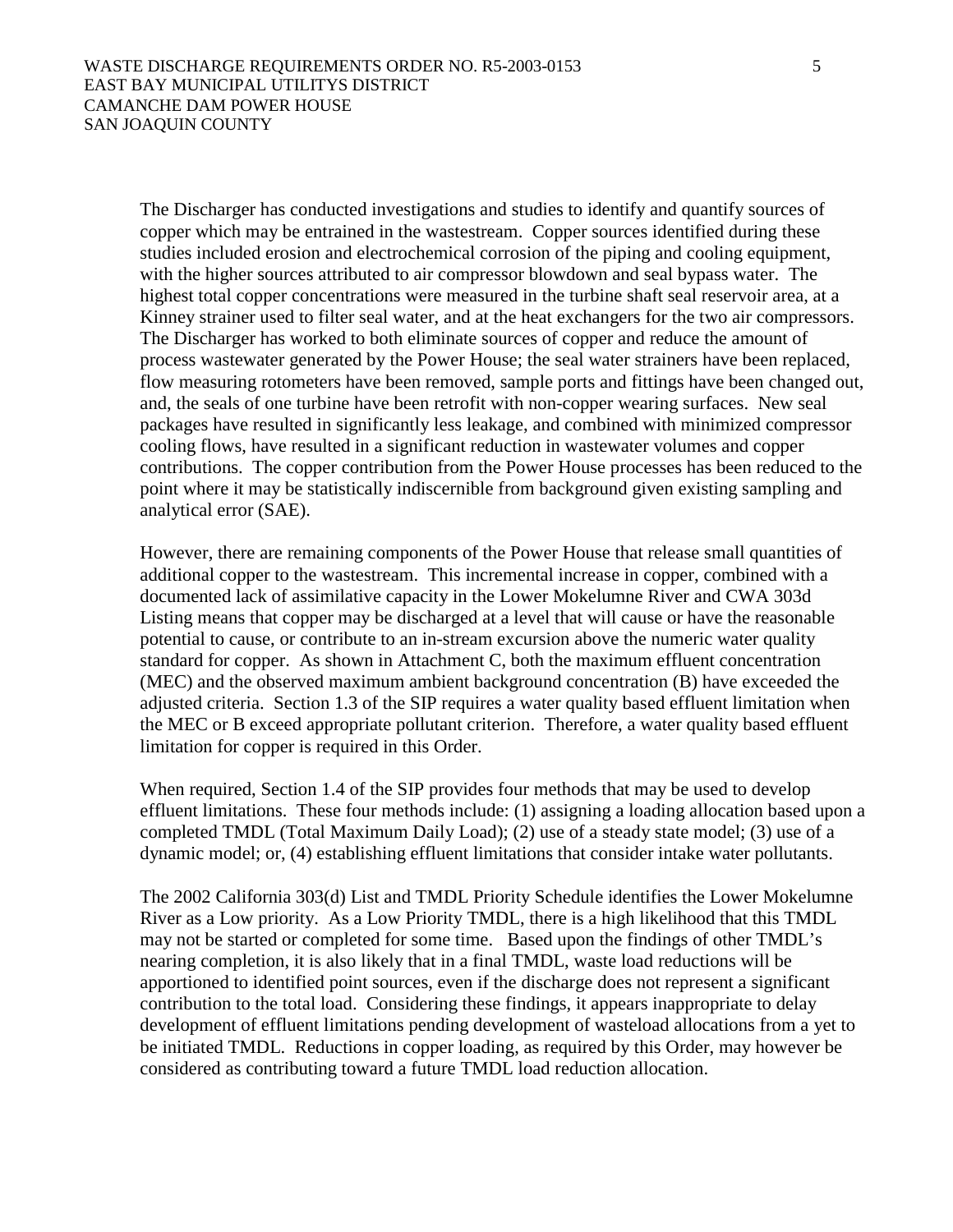Establishing effluent limitations that consider intake water credits appears to be an appropriate methodology for this situation. However, results of historical monitoring indicate temporal and spatial variations in copper concentrations exist within and between the upstream intake water, the downstream water, and the effluent. These variations are likely due in part to the timing of sample collection, influence of process retention time and wastestream compositing and the precision of laboratory analyses at the low concentrations being measured. Some of the reported detection limits have not been low enough to assess this variability. To apply intake credits in the development of effluent limitations, additional study and data collection are needed to both assess this variability and to quantify the mass of copper added to the wastestream by the Power House. Additional information is also needed to develop a monitoring program that provides for coordinated sampling and appropriate comparison between intake and effluent copper concentrations and mass for purposes of evaluating compliance. At this time, since additional sources of copper remain within the Power House processes and no process for removal of copper mass exists, the Discharger would be unable to immediately comply with a limitation that considers intake water pollutants since some incremental mass contribution remains.

 Therefore, since; a TMDL has not been initiated and load allocations have not been developed or assigned, monitoring data indicate the receiving water lacks assimilative capacity, and, insufficient data have been collected to establish limits based upon intake water credits, final effluent limitations have been established at the point of discharge from Outfall 001 to the Mokelumne River. Final average monthly and daily maximum effluent limitations for copper (total) have been established in this Order in accordance with Sections 1.3 and 1.4 of the SIP using the adjusted copper criteria and a steady state model (with no dilution credit). These final limitations are to be adjusted accordingly with results of corresponding receiving water monitoring for upstream receiving water hardness as shown in Attachment D. Further information pertaining to calculation of these limitations is included in the Information Sheet.

 The Camanche Power House has no processes specific to the removal of copper. Section 2.1 of the SIP provides that: "*Based on an existing discharger's request and demonstration that it is infeasible for the discharger to achieve immediate compliance with a CTR criterion, or with an effluent limitation based on a CTR criterion, the RWQCB may establish a compliance schedule in an NPDES permit*." As the average monthly and maximum daily effluent limitations for copper are new requirements in this Order, the Discharger submitted a compliance schedule justification required by the SIP (Section 2.1). In this 18 June 2003 submission, the Discharger requested the maximum 5 year compliance time schedule be granted based upon the difficulties with achieving further reductions in copper emissions given available technologies. The justification outlined the need for further evaluation and assessment of effluent and receiving water copper concentrations and associated variability, the need to evaluate the feasibility of low concentration treatment technologies, and, the need to evaluate, fund, and schedule additional capital projects for copper parts replacement such as turbine seal modifications as necessary. The Discharger has made diligent efforts to quantify copper levels and identify sources of copper in the wastestream, and has implemented numerous source control and pollutant minimization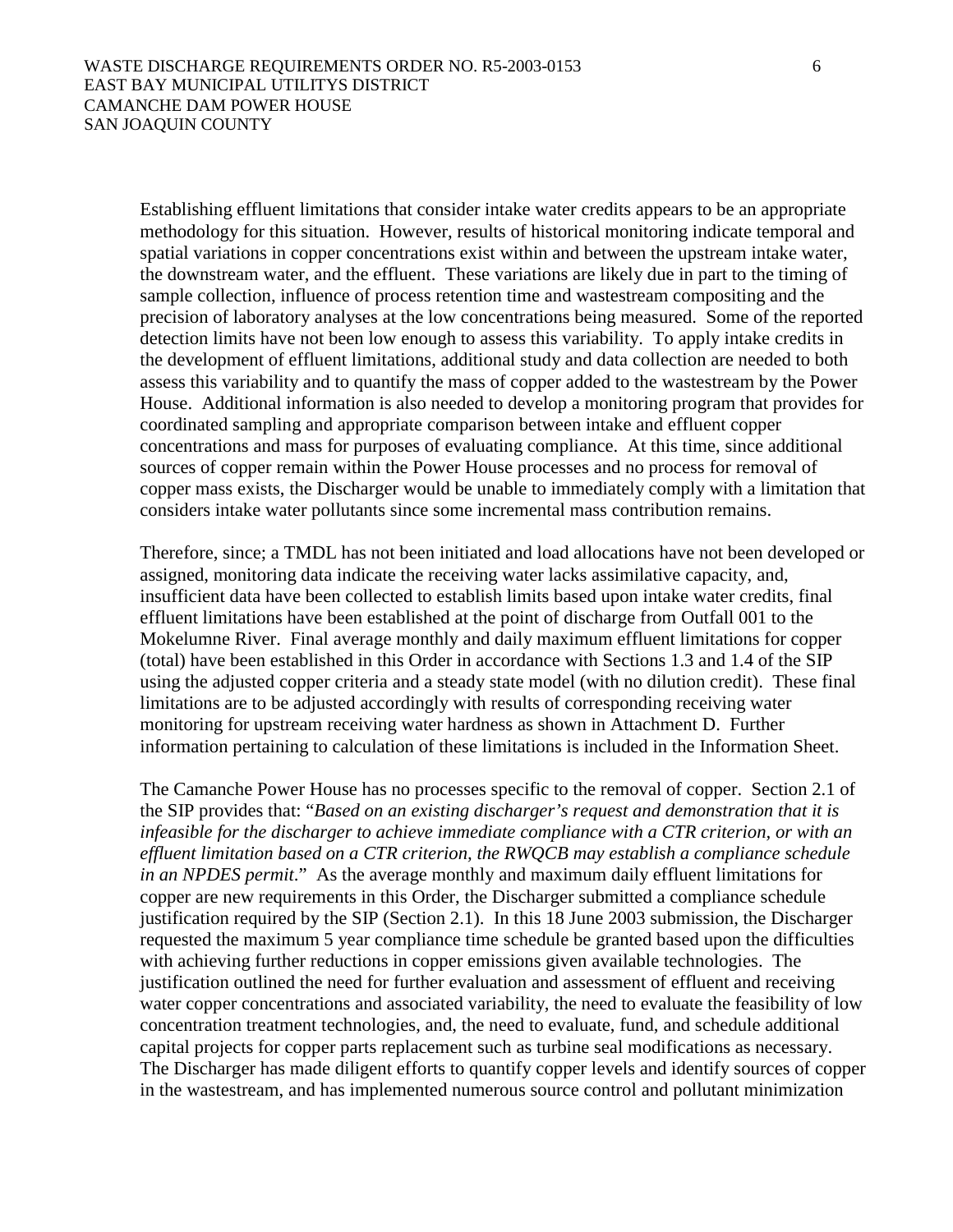efforts. Therefore, considering these efforts and the complexities associated with further copper emission reductions, this Order includes a compliance time schedule for compliance with the final effluent limitations of 5 years. The final water quality based effluent limitations for copper become effective **1 October 2008**, and this Order includes a Provision outlining studies and a time schedule for compliance with the new, or alternative less stringent final effluent limitations for copper if appropriate (i.e. intake credits). Preliminary options for complying with the new or alternative final limitations may include:

- a. Wastestream treatment,
- b. Development and approval of a pollutant trading program proposal within the watershed, where some other source of copper may be removed from the watershed at a specified offset such that the net result is copper mass reduction within the 303d Listed Waterbody,
- c. Continued efforts to eliminate all copper sources at the Power House including retrofit of the two remaining turbines with non-copper seals and wearing parts, and removal of all copper piping, valves etc., followed by development of an influent/effluent comparison monitoring program for compliance determination purposes, or
- d. Development of a mass balance compliance alternative which considers intake water credits, quantification of the Power House copper mass contribution, and implementation of a copper removal process whereby the mass of copper removed is equivalent to the mass of copper the Power House contributes to the receiving water. Section 1.4.4. of the SIP provides further guidance on intake water credits for specific pollutants, as these credits pertain to establishing water quality based effluent limitations. A cursory review of the existing Power House use and discharge of water suggest the five (5) SIP Section 1.4.4. conditions for intake water credits would likely apply to this situation. As stated in Section 1.4.4., "…*the RWQCB may establish effluent limitations allowing the facility to discharge a mass and concentration of the intake water pollutant that is no greater than the mass and concentration found in the facility's intake water. A discharger may add mass of the pollutant to its waste stream, if an equal or greater mass is removed prior to discharge, so there is no net addition of the pollutant in the discharge compared to the intake water*."

Since not all historical data are of sufficient quality to assess compliance with the final limitations, this Order also requires the Discharger to collect data sufficient to determine compliance with these new final effluent limitations for copper. Detection of copper to  $0.5 \mu g/L$ (ppb) is feasible in accordance with the SIP.

Upon completion of the studies required by this Order, the Order may be reopened, and based upon new information, alternative, less stringent final effluent limitations for copper may be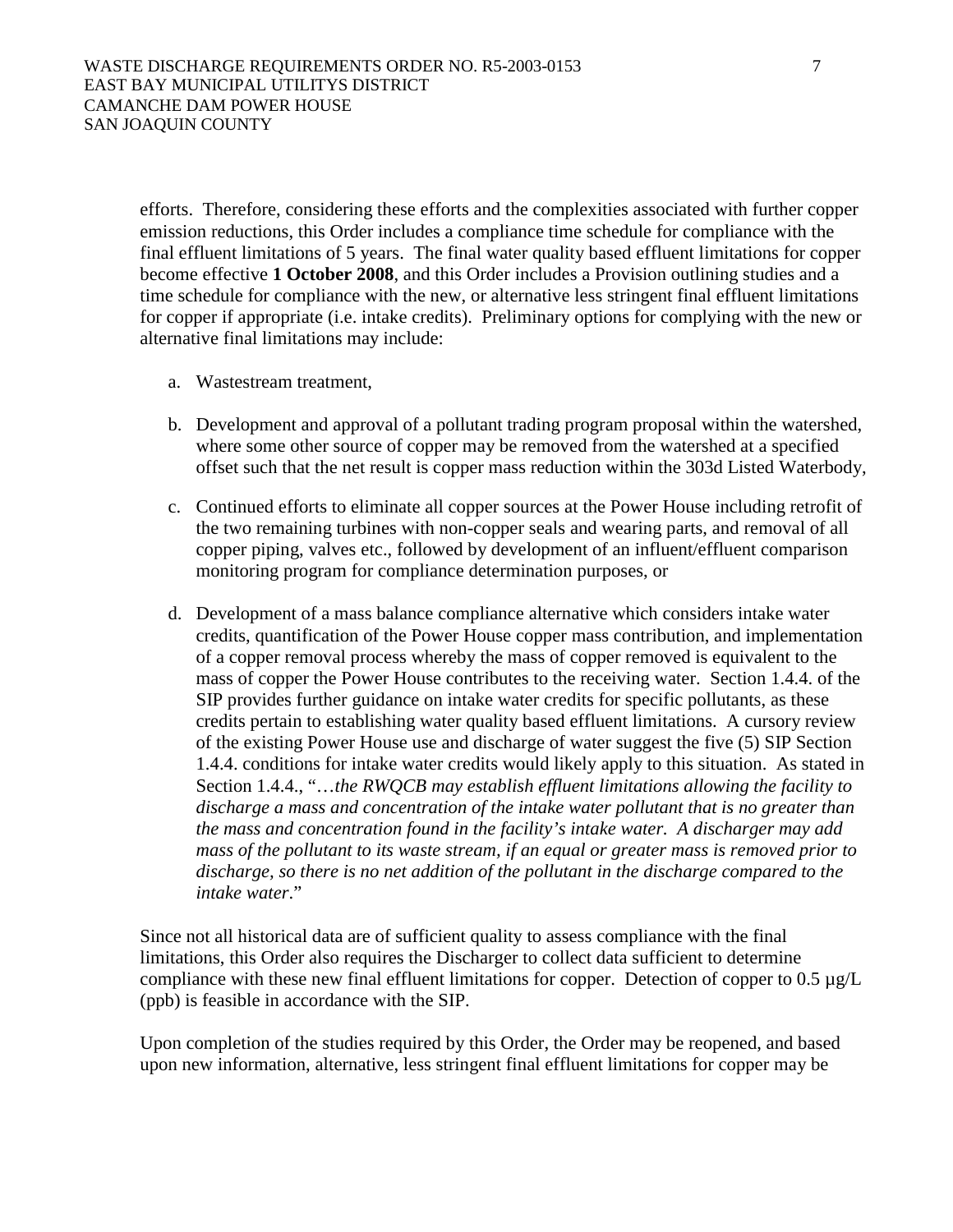established considering a different method (i.e. intake water credits) prescribed by the SIP Section 1.4.

 In accordance with the SIP, Sections 2.2.1 and 2.2.2, a numeric interim limitation for copper has been established in this Order based upon current facility performance. As shown in the Information Sheet, this interim limitation consists of a projected monthly average dissolved effluent copper concentration of 11.6 µg/L (ppb) derived using copper data summarized in Attachment C, and applying the statistical methodologies for estimating maximum concentrations identified in Chapter 3 of USEPA's Technical Support Document for Water Quality-based Toxics Control (TSD, 1991). Effluent data from Attachment C was used in developing this limitation, using dissolved copper concentrations. Dissolved copper concentration data were used in lieu of total concentration data due to the quality of dissolved data and significantly fewer 'non-detect' data points (2.9% non-detects for 35 dissolved concentration data points versus 41% non-detects for 41 total concentration data points).

- 13. Previous Order No. 94-003 included daily maximum and monthly average effluent limitations for **oil and grease**. Order No. 94-003 included a daily maximum limitation for oil and grease of 5.0 mg/L (ppm), and a monthly average limitation for oil and grease of 2.5 mg/L (ppm). The Basin Plan states that "*Waters shall not contain oils, greases, waxes, or other materials in concentrations that cause nuisance, result in a visible film or coating on the surface of the water or on objects in the water, or otherwise adversely affect beneficial uses*." The Discharger operates treatment facilities specific to the removal of oil and grease, and results of effluent monitoring indicate the treatment facilities, when properly operated, are capable of reducing concentrations of oil and grease below these existing limitations. Therefore, the daily maximum and monthly effluent limitations for oil and grease from Order No. 94-003 are retained in this new Order.
- 14. The beneficial uses of the underlying groundwater are municipal and domestic, industrial, and agricultural supply.
- 15. The permitted discharge is consistent with the antidegradation provisions of 40 CFR 131.12 and SWRCB Resolution 68-16. Compliance with these requirements will result in the use of best practicable treatment or control of the discharge. The impact on existing water quality will be insignificant.
- 16. Effluent limitations, and toxic and pretreatment effluent standards established pursuant to Sections 301 (Effluent Limitations), 302 (Water Quality Related Effluent Limitations), 304 (Information and Guidelines), and 307 (Toxic and Pretreatment Effluent Standards) of the Clean Water Act (CWA) and amendments thereto are applicable to the discharge.
- 17. The action to adopt an NPDES permit is exempt from the provisions of Chapter 3 of the California Environmental Quality Act (CEQA) (Public Relations Code Section 21000, et. Seq.), in accordance with Section 13389 of the California Water Code.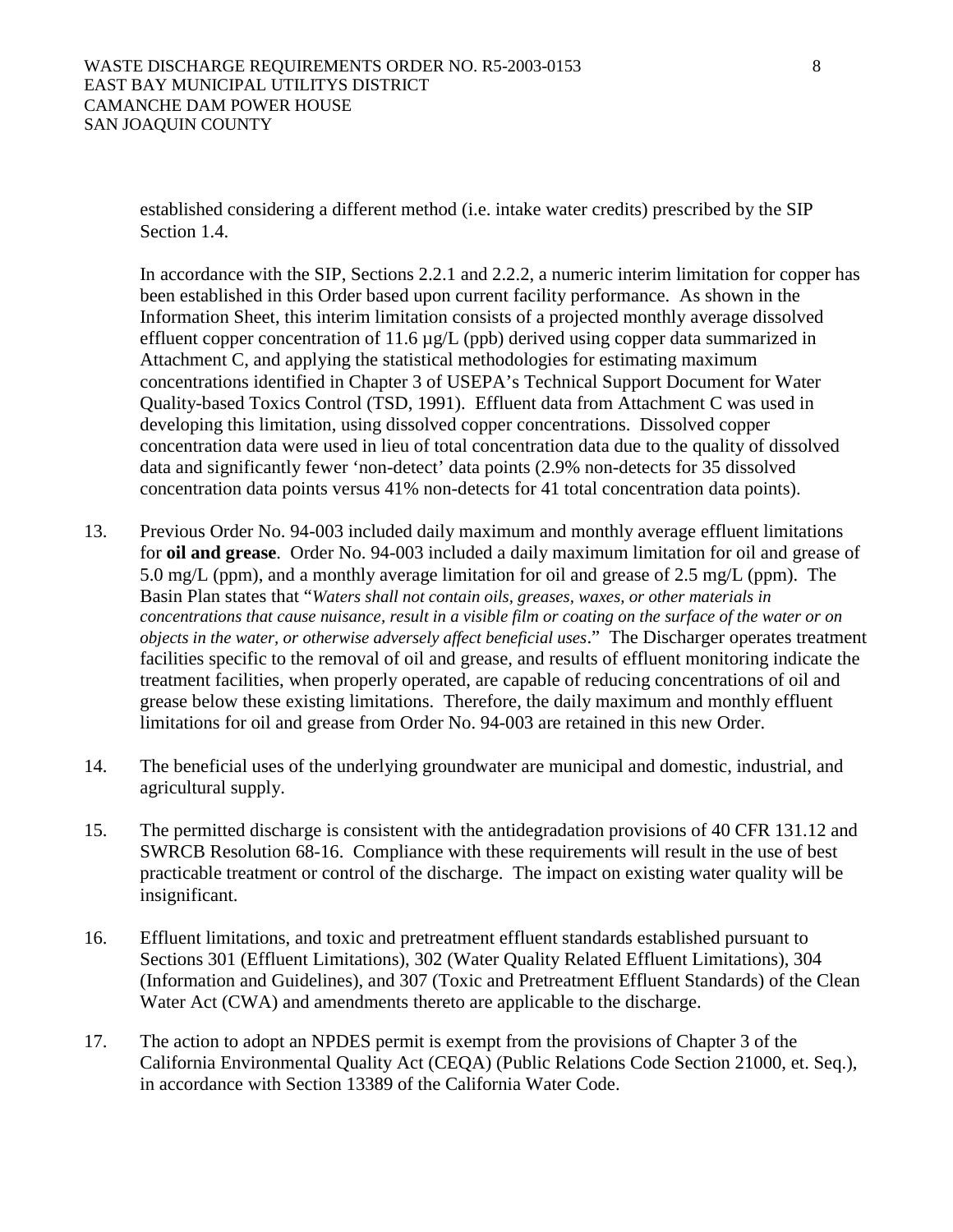- 18. The Regional Board has considered the information in the attached Information Sheet in developing the Findings of this Order. The attached Information Sheet is part of this Order. Attachments A, B, C, and D are also a part of this Order.
- 19. The Regional Board has notified the Discharger and interested agencies and persons of its intent to prescribe waste discharge requirements for this discharge and has provided them with an opportunity for a public hearing and an opportunity to submit their written views and recommendations.
- 20. The Regional Board, in a public meeting, heard and considered all comments pertaining to the discharge.
- 21. This Order shall serve as an NPDES permit pursuant to Section 402 of the CWA, and amendments thereto, and shall take effect 50 days following permit adoption (effective 6 December 2003), provided EPA has no objections.
- 22. Any person adversely affected by this action of the Regional Board may petition the SWRCB to review the action. The petition must be received by the State Board Office of the Chief Counsel, P.O. Box 100, Sacramento, CA 95812-0100, within 30 days of the date the action was taken. Copies of the law and regulations applicable to filing petitions will be provided upon request.

**IT IS HEREBY ORDERED** that Order No. 94-003 is rescinded and that the East Bay Municipal Utility District, Camanche Dam Power House, its agents, successors and assigns, in order to meet the provisions contained in Division 7 of the California Water Code and regulations adopted thereunder, and the provisions of the Clean Water Act and regulations and guidelines adopted thereunder, shall comply with the following:

## **A. Discharge Prohibitions:**

- 1. Discharge of treated wastewater at a location or in a manner different from that described in Finding No. 2 is prohibited, except for modifications to install and operate additional facilities designed to improve the performance of the existing wastewater treatment system, as approved by the Board's Executive Officer.
- 2. Neither the discharge nor its treatment shall create a nuisance as defined in Section 13050 of the California Water Code.
- 3. The by-pass or overflow of wastes to surface waters is prohibited, except as allowed by Standard Provision A.13 [See attached "Standard Provisions and Reporting Requirements for Waste Discharge Requirements (NPDES)].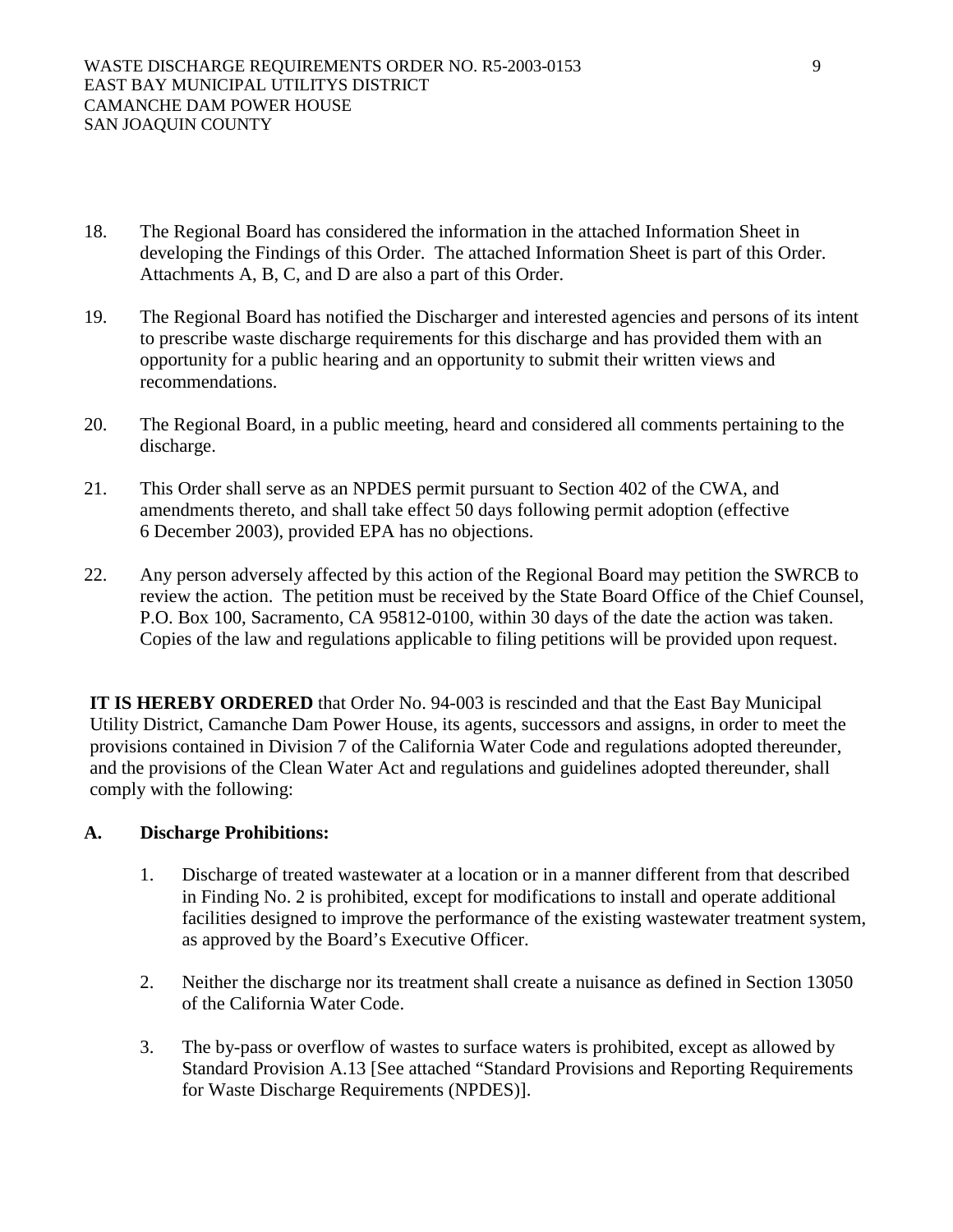## **B. Effluent Limitations: (Discharge from Outfall 001 to the Mokelumne River)**

### 1. Effluent shall not exceed the following limits:

| Constituents       | Units                      | Daily<br>Maximum | Monthly<br><b>Average</b> |
|--------------------|----------------------------|------------------|---------------------------|
| Oil and Grease     | $mg/L$ (ppm)               | 5.0              | 2.5                       |
|                    | lbs/day                    | 10 <sup>1</sup>  | $4.8^{1}$                 |
| Copper (Total)     | $\mu$ g/L (ppb)            | 2,3              | 2,3                       |
|                    | lbs/day                    | 1,3,4            | 1,3,4                     |
| Copper (Dissolved) | $\mu$ g/L (ppb)<br>lbs/day |                  | $11.6^5$<br>$0.022^{1,5}$ |

<sup>1</sup> Based upon daily design treatment capacity of 0.23 mgd.

 $2 \text{ Calculate limit based upon Attachment D.}$ 

<sup>3</sup> Final effluent limitations effective 1 October 2008.

 $4$  Using the concentration value (in mg/L) determined from Footnote 2, calculate the lbs per day using the formula:  $x \text{ mg/L x } 8.345 \text{ x } 0.23 \text{ mgd} = y \text{ lbs/day}.$ 

 $<sup>5</sup>$  Interim limits effective through 30 September 2008.</sup>

- 2. The discharge shall not have a pH less than 6.5 nor greater than 8.5.
- 3. The daily maximum discharge flow shall not exceed 0.23 million gallons per day (mgd).
- 4. Survival of aquatic organisms in 96-hour acute bioassays of undiluted waste shall be no less than:

Minimum for any one bioassay - - - - - - - - - 70% Median for any three or more consecutive bioassays - - - - 90%

### **C. Sludge Disposal:**

1. Collected screenings, sludges, and other solids removed from liquid wastes shall be disposed of in a manner approved by the Executive Officer, and consistent with *Consolidated Regulations for Treatment, Storage, Processing, or Disposal of Solid Waste,*  as set forth in Title 27, CCR, Division 2, Subdivision 1, Section 20005, et seq.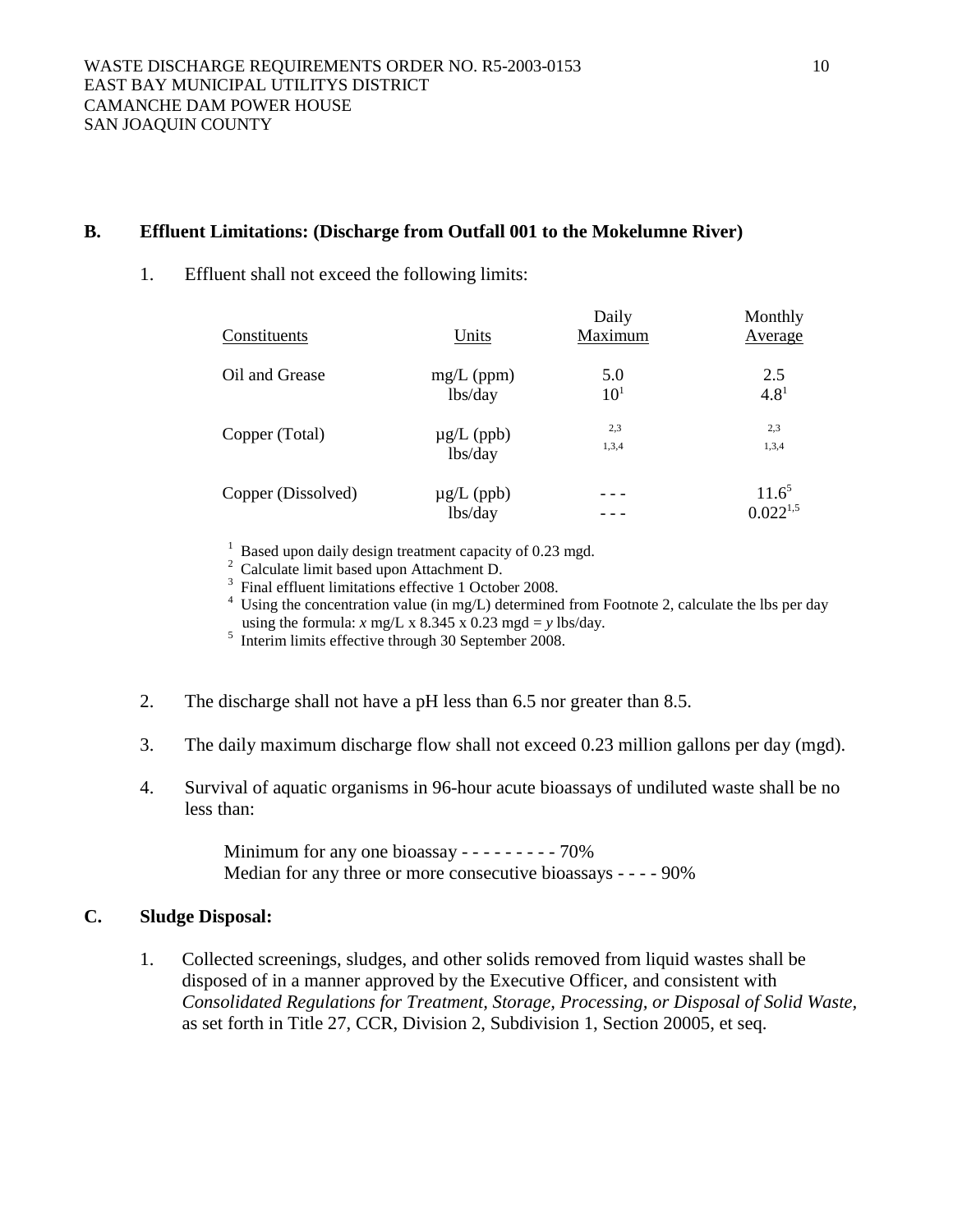2. Any proposed change in sludge use or disposal practice from a previously approved practice shall be reported to the Executive Officer and EPA Regional Administrator at least **90 days** in advance of the change.

# **D. Receiving Water Limitations:**

Receiving Water Limitations are based upon water quality objectives contained in the Basin Plan. As such, they are a required part of this permit.

The discharge shall not cause the following in the receiving water:

- 1. Concentrations of dissolved oxygen to fall below 7.0 mg/L (ppm). The monthly median of the mean daily dissolved oxygen concentration at this location shall not fall below 85 percent of saturation in the main water mass, and the  $95<sup>th</sup>$  percentile concentration shall not fall below 75 percent of saturation.
- 2. Any individual pesticide or combination of pesticides to be present in concentrations that adversely affect beneficial uses, and total identifiable persistent chlorinated hydrocarbon pesticides to be present in the water column at concentrations detectable within the accuracy of analytical methods approved by the Environmental Protection Agency or the Executive Officer.
- 3. Oils, greases, waxes, or other materials to form a visible film or coating on the water surface or on the stream bottom.
- 4. Oils, greases, waxes, floating material (liquids, solids, foams, and scums) or suspended material to create a nuisance or adversely affect beneficial uses.
- 5. Aesthetically undesirable discoloration.
- 6. Fungi, slimes, or other objectionable growths.
- 7. The turbidity to increase as follows:
	- a. More than 1 Nephelometric Turbidity Units (NTUs) where natural turbidity is between 0 and 5 NTUs.
	- b. More than 20 percent where natural turbidity is between 5 and 50 NTUs.
	- c. More than 10 NTUs where natural turbidity is between 50 and 100 NTUs.
	- d. More than 10 percent where natural turbidity is greater than 100 NTUs.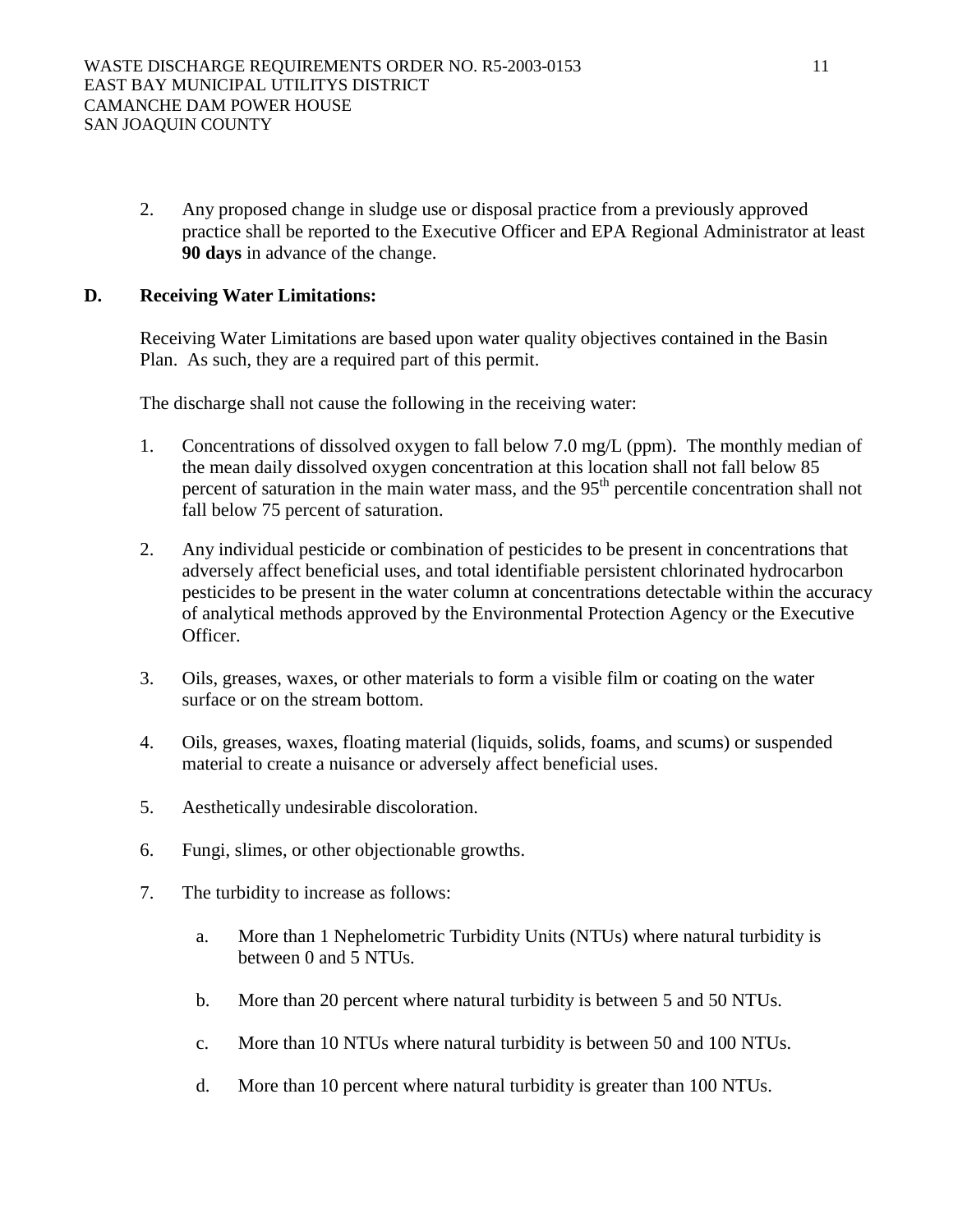- 8. The normal ambient pH to fall below 6.5, exceed 8.5, or change by more than 0.5 pH units.
- 9. Deposition of material that causes nuisance or adversely affects beneficial uses.
- 10. The normal ambient temperature to increase more than 5°F.
- 11. Radionuclides to be present in concentrations that exceed maximum contaminant levels specified in the California Code of Regulations, Title 22; that harm human, plant, animal or aquatic life; or that result in the accumulation of radionuclides in the food web to an extent that presents a hazard to human, plant, animal, or aquatic life.
- 12. Aquatic communities and populations, including vertebrate, invertebrate, and plant species, to be degraded.
- 13. Toxic pollutants to be present in the water column, sediments, or biota in concentrations that adversely affect beneficial uses; that produce detrimental response in human, plant, animal, or aquatic life; or that bioaccumulate in aquatic resources at levels which are harmful to human health.
- 14. Violations of any applicable water quality standard for receiving waters adopted by the Regional Board, the State Water Resources Control Board, or the U.S. Environmental Protection Agency pursuant to the CWA and regulations adopted thereunder.
- 15. Taste or odor-producing substances to impart undesirable tastes or odors to domestic or municipal water supplies or to fish flesh or other edible products of aquatic origin or to cause nuisance or adversely affect beneficial uses.
- **E. Groundwater Limitations:** The discharge shall not cause the underlying groundwater to be degraded.

# **F. Provisions:**

- 1. The Discharger shall comply with Monitoring and Reporting Program No. R5-2003-0153, which is part of this Order, and any revisions thereto as ordered by the Executive Officer.
- 2. **Copper, Effluent Limitation Time Schedule**: Effluent Limitation B.1. requires the Discharger to comply with new monthly average and daily maximum effluent limitations for total copper. The new final water quality based effluent limitations for copper required by this Order shall become effective on **1 October 2008**. The Discharger shall comply with the following time schedule in order to study and implement measures necessary to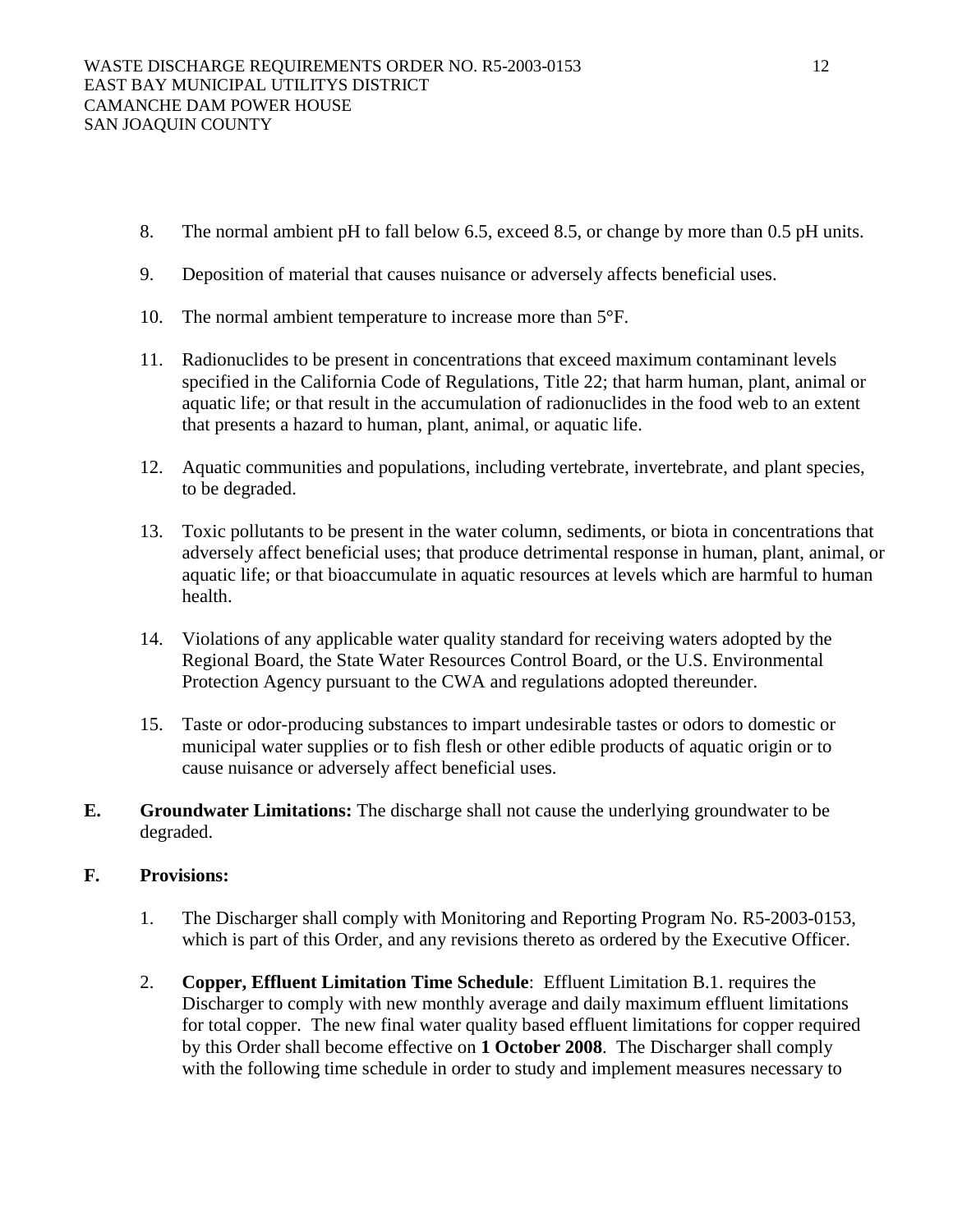comply with these new limitations, or comply with alternative final limitations developed using a methodology prescribed by Section 1.4 of the SIP.

| Task                                             | <b>Compliance Date</b> |
|--------------------------------------------------|------------------------|
| Submit Compliance Alternatives Study Workplan    | <b>1 March 2004</b>    |
| Submit Compliance Alternatives Study Report      | 1 July 2005            |
| Select Alternative(s)                            | <b>1 October 2005</b>  |
| Submit Implementation Plan and Time Schedule for | 1 January 2006         |
| Selected Alternative(s)                          |                        |
| <b>Achieve Full Compliance</b>                   | <b>1 October 2008</b>  |

The Discharger shall submit to the Regional Board on or before each compliance report due date, the specified document or, if appropriate, a written report detailing compliance or noncompliance with the specific schedule date and task. If noncompliance is being reported, the reasons for such noncompliance shall be stated, plus an estimate of the date when the Discharger will be in compliance. The Discharger shall notify the Regional Board by letter when it returns to compliance with the time schedule.

Additional copper data must be provided with a minimum detection level below the controlling water quality criterion concentration. Based upon the findings of these studies and additional data collection, this Order may be reopened, and alternative final limits established for copper. As this schedule is greater than one year, the Discharger shall submit semi-annual progress reports on **15 January** and **15 July** each year until the Discharger achieves compliance with the final water quality based effluent limitations for copper.

- 3. **Chronic Toxicity Testing:** The Discharger shall conduct the chronic toxicity testing specified in the Monitoring and Reporting Program. If the testing indicates that the discharge causes, has the reasonable potential to cause, or contributes to an in-stream excursion above the water quality objective for toxicity, the Discharger shall initiate a Toxicity Identification Evaluation (TIE) to identify the causes of toxicity. Upon completion of the TIE, the Discharger shall submit a workplan to conduct a Toxicity Reduction Evaluation (TRE) and, after Regional Board evaluation, conduct the TRE. This Order will be reopened and a chronic toxicity limitation included and/or a limitation for the specific toxicant identified in the TRE included. Additionally, if a chronic toxicity water quality objective is adopted by the SWRCB, this Order may be reopened and a limitation based on that objective included.
- 4. **Adoption of new Minimum Level's (ML's):** Where an approved laboratory analytical method and associated ML cannot, at this time, determine whether a CTR or NTR constituent is present in the discharge above the applicable criteria, the Discharger shall resample for these constituents if new ML's are adopted by the SWRCB.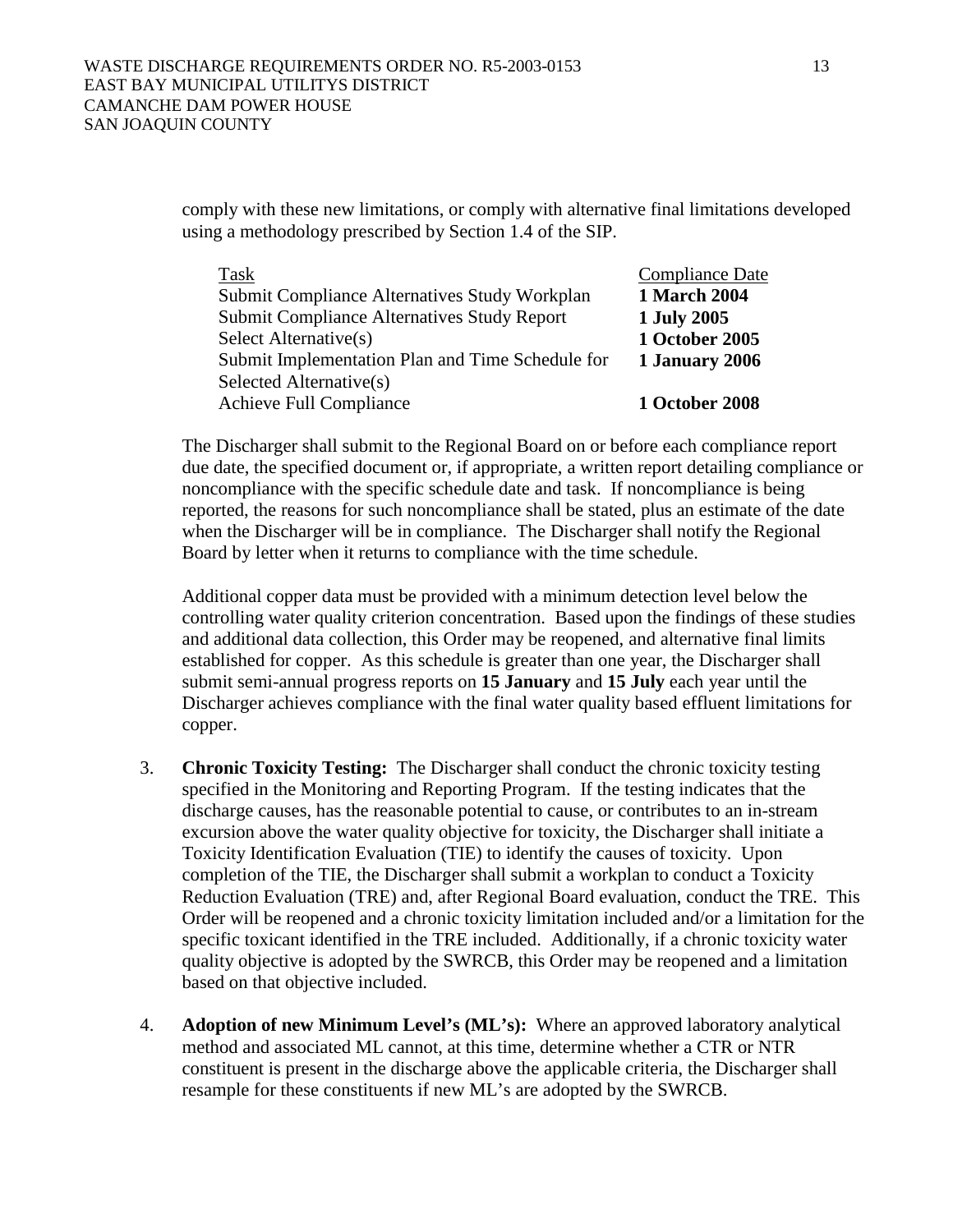- 5. **Reopeners**: This Order may be reopened and effluent and/or receiving water limitations modified based on information, including information on copper, mercury and thallium, supplied as required by this Order.
- 6. The Discharger shall comply with all the items of the "Standard Provisions and Reporting Requirements for Waste Discharge Requirements (NPDES)", dated 1 March 1991, which are part of this Order. This attachment and its individual paragraphs are referred to as "Standard Provisions."
- 7. The Discharger shall use the best practicable control to limit mineralization to no more than a reasonable increment.
- 8. This Order expires on **15 October 2008** and the Discharger must file a Report of Waste Discharge in accordance with Title 23, CCR, not later than 180 days in advance of such date in application for renewal of waste discharge requirements if it wishes to continue the discharge.
- 9. Prior to making any change in the discharge point, place of use, or purpose of use of the wastewater, the Discharger shall obtain approval of or clearance from the SWRCB (Division of Water Rights).
- 10. In the event of any change in control or ownership of land or waste discharge facilities recently owned or controlled by the Discharger, the Discharger shall notify the succeeding owner or operator of the existence of this Order by letter, a copy of which shall be immediately forwarded to this office.
- 11. To assume operation under this Order, the succeeding owner or operator must apply in writing to the Executive Officer requesting transfer of the Order. The request must contain the requesting entity's full legal name, the State of incorporation if a corporation, address and telephone number of the persons responsible for contact with the Regional Board and a statement. The statement shall comply with the signatory paragraph of Standard Provision D.6 and state that the new owner or operator assumes full responsibility for compliance with this Order. Failure to submit the request shall be considered a discharge without requirements, a violation of the California Water Code. Transfer shall be approved or disapproved in writing by the Executive Officer.

I, THOMAS R. PINKOS, Executive Officer, do hereby certify the foregoing is a full, true and correct copy of an Order adopted by the California Regional Water Quality Control Board, Central Valley Region, on 17 October 2003.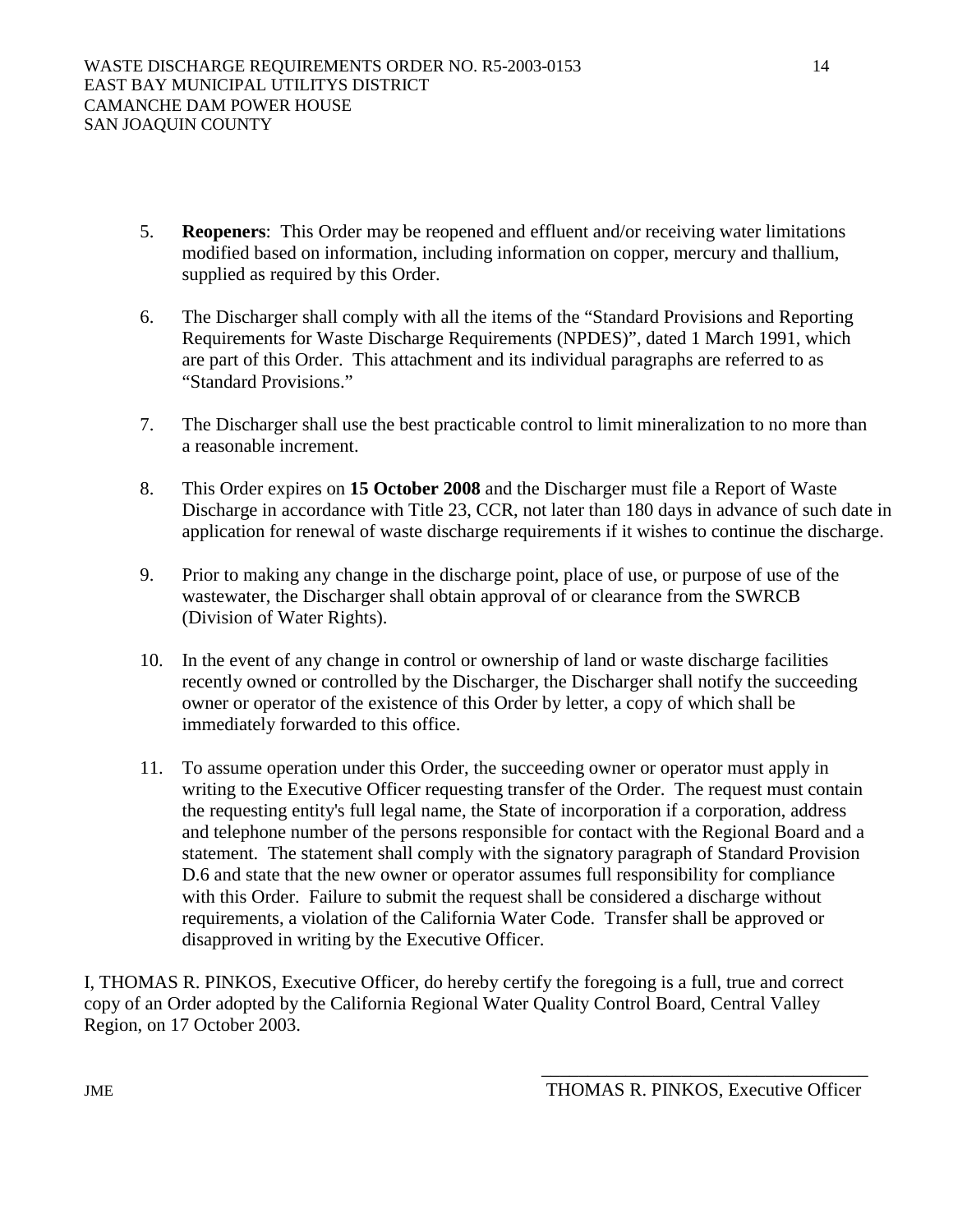# CALIFORNIA REGIONAL WATER QUALITY CONTROL BOARD CENTRAL VALLEY REGION

### MONITORING AND REPORTING PROGRAM NO. R5-2003-0153

# NPDES NO. CA0082040 FOR EAST BAY MUNICIPAL UTILITY DISTRICT CAMANCHE DAM POWER HOUSE SAN JOAQUIN COUNTY

This Monitoring and Reporting Program is issued pursuant to Water Code Division 7, Chapter 5.5. The Discharger shall not implement any changes to this Program unless and until the Regional Board or Executive Officer issues a revised Monitoring and Reporting Program. Specific sample station locations shall be established under direction of the Regional Board's staff, and a description of the stations shall be attached to this Order.

# **EFFLUENT MONITORING**

Effluent samples shall be collected downstream from the last connection through which wastes can be admitted into the outfall. Time of collection of samples shall be recorded. Samples collected from the outlet of the separation/retention pond (Outfall 001) shall be considered adequately composited. The Effluent monitoring shall include at least the following:

| Constituents                              | Units                      | <b>Type of Sample</b> | <b>Frequency</b>     |
|-------------------------------------------|----------------------------|-----------------------|----------------------|
| Flow                                      | mgd                        | Cumulative/Meter      | Continuous           |
| Oil and Grease                            | $mg/L$ (ppm)               | Grab                  | <b>Twice Monthly</b> |
| Copper (Total and Dissolved) <sup>1</sup> | $\mu$ g/L (ppb)<br>lbs/day | Grab                  | <b>Twice Monthly</b> |
| Zinc $(Total)^1$                          | $\mu$ g/L (ppb)<br>lbs/day | Grab                  | <b>Twice Monthly</b> |
| Hardness (as $CaCO3$ ) <sup>3</sup>       | $mg/L$ (ppm)               | Grab                  | <b>Twice Monthly</b> |
| $pH^2$                                    | pH units                   | Grab                  | Monthly              |
| Electrical Conductivity $@25°C^2$         | $\mu$ mhos/cm              | Grab                  | Monthly              |
| Temperature <sup>2</sup>                  | $\mathrm{P}$               | Grab                  | Monthly              |
| Dissolved Oxygen <sup>2</sup>             | $mg/L$ (ppm)               | Grab                  | Monthly              |
| <b>Total Suspended Solids</b>             | $mg/L$ (ppm)               | Grab                  | Monthly              |
| Thallium $(Total)^1$                      | $\mu$ g/L (ppb)<br>lbs/day | Grab                  | Monthly              |
| Turbidity <sup>2</sup>                    | <b>NTU</b>                 | Grab                  | Monthly              |
| Mercury <sup>1</sup>                      | $\mu$ g/L (ppb)            | Grab                  | Quarterly            |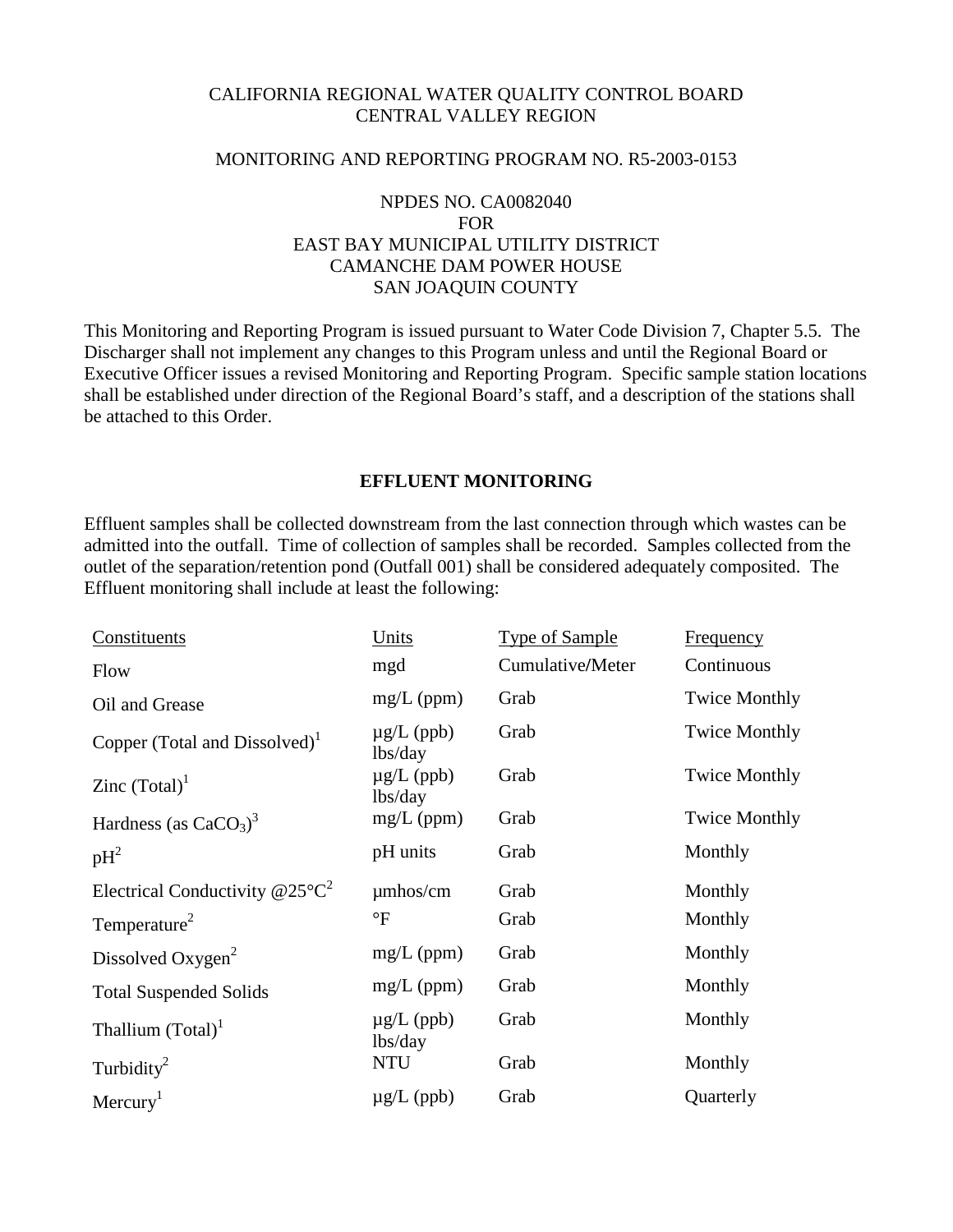### MONITORING AND REPORTING PROGRAM NO. R5-2003-XXXX 2 EAST BAY MUNICIPAL UTILITIES DISTRICT CAMANCHE DAM POWER HOUSE SAN JOAQUIN COUNTY

| Constituents                | Units      | Type of Sample | Frequency |
|-----------------------------|------------|----------------|-----------|
| Acute Toxicity <sup>4</sup> | % Survival | Grab           | Annually  |

1 At a minimum the Discharger shall comply with the Monitoring Requirements for these constituents as outlined in Section 2.3 and 2.4 of the Policy for Implementation of Toxics Standards for Inland Surface Waters, Enclosed Bays, and Estuaries of California (SIP), adopted 2 March 2000 by the State Water Resources Control Board. For each priority pollutant use an analytical method from the SIP, Appendix 4 with a Minimum Level (ML) below all applicable pollutant criteria. In accordance with Section 2.4.2 of the SIP, the Discharger is to instruct the laboratory analyzing samples for priority pollutants to establish calibration standards so that the ML is the lowest calibration standard. At no time is the Discharger to use analytical data derived from extrapolation beyond the lowest point of the calibration curve. Report all peaks identified by the EPA test methods.

- $\frac{2}{3}$  Field Measurements.
- Concurrent with metals monitoring.

 The acute bioassays samples shall be analyzed using EPA-821-R-02-012, Fifth Edition, or later amendment with Board staff approval. Temperature and pH shall be recorded at the time of bioassay sample collection. Test species shall be fathead minnows (Pimephales promelas).

If the discharge is intermittent rather than continuous, then on the first day of each such intermittent discharge, the Discharger shall monitor and record data for all of the constituents listed above, after which the frequencies of analysis given in the schedule shall apply for the duration of each such intermittent discharge. In no event shall the Discharger be required to monitor and record data more often than twice the frequencies listed in the schedule.

### **RECEIVING WATER MONITORING**

All receiving water samples shall be grab samples. Receiving water monitoring shall include at least the following:

| <b>Station</b>                                       | Description     |                                                                                                  |                                         |
|------------------------------------------------------|-----------------|--------------------------------------------------------------------------------------------------|-----------------------------------------|
| Mokelumne River, R-1<br>Mokelumne River, R-2         |                 | 200 feet upstream from the point of discharge<br>500 feet downstream from the point of discharge |                                         |
| Constituents<br>Flow <sup>1</sup>                    | Units<br>cfs    | <b>Station</b><br>$R-1$                                                                          | Sampling<br><b>Frequency</b><br>Monthly |
| Copper $(Total)^2$                                   | $\mu$ g/L (ppb) | $R-1, R-2$                                                                                       | <b>Twice Monthly</b>                    |
| Zinc $(Total)^2$                                     | $\mu$ g/L (ppb) | $R-1, R-2$                                                                                       | <b>Twice Monthly</b>                    |
| Hardness (as $CaCO3$ ) <sup>4</sup>                  | $mg/L$ (ppm)    | $R-1, R-2$                                                                                       | <b>Twice Monthly</b>                    |
| $pH^3$                                               | pH Units        | $R-1, R-2$                                                                                       | Monthly                                 |
| <b>Electrical Conductivity</b><br>@25 $\mathrm{C}^3$ | $\mu$ mhos/cm   | $R-1, R-2$                                                                                       | Monthly                                 |
| Dissolved Oxygen <sup>3</sup>                        | $mg/L$ (ppm)    | $R-1, R-2$                                                                                       | Monthly                                 |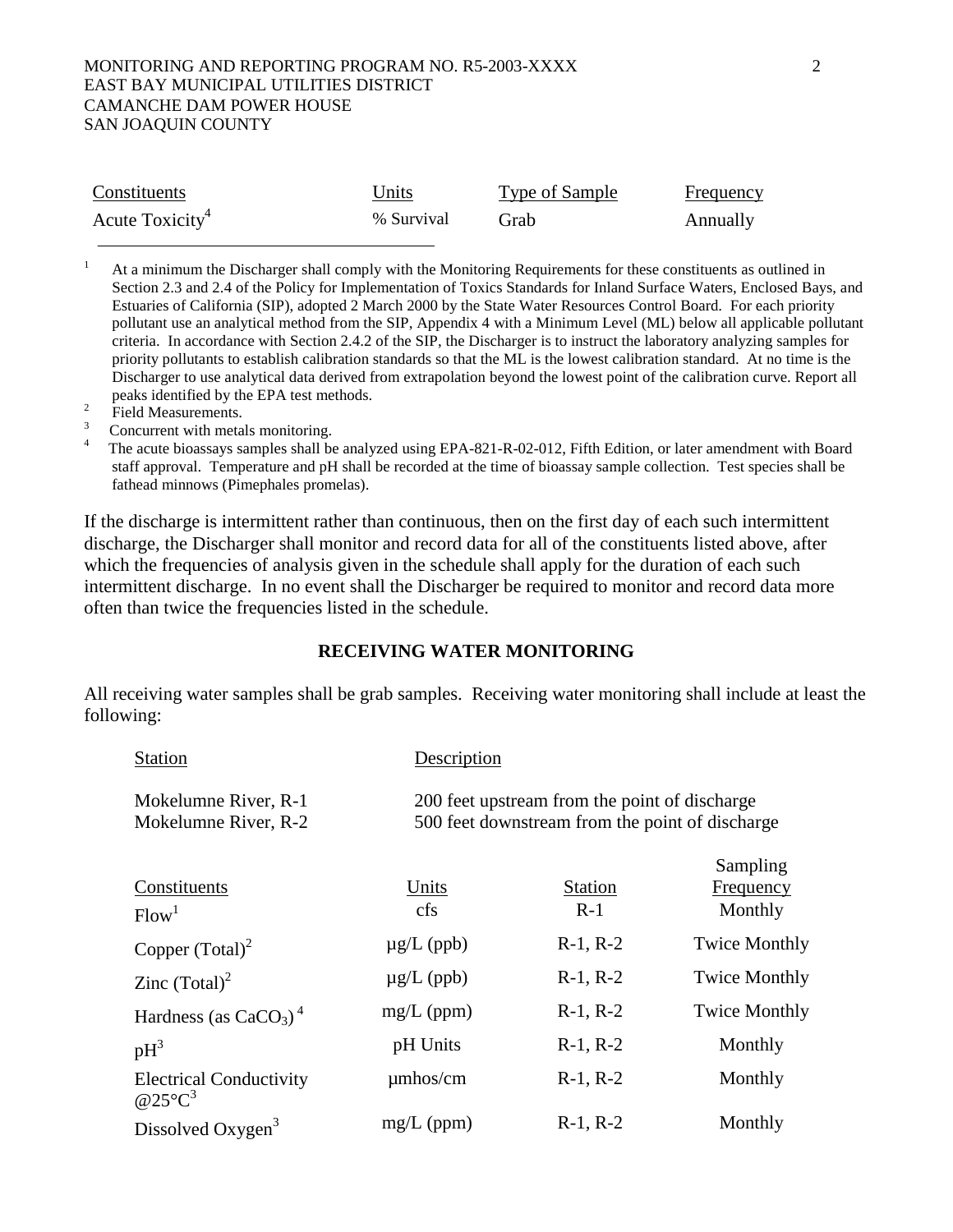#### MONITORING AND REPORTING PROGRAM NO. R5-2003-XXXX 3 EAST BAY MUNICIPAL UTILITIES DISTRICT CAMANCHE DAM POWER HOUSE SAN JOAQUIN COUNTY

| Constituents                  | Units           | Station    | Башрища<br>Frequency |
|-------------------------------|-----------------|------------|----------------------|
| Temperature <sup>3</sup>      | $\rm ^{\circ}F$ | $R-1, R-2$ | Monthly              |
| Thallium <sup>2</sup>         | $\mu$ g/L (ppb) | $R-1, R-2$ | Monthly              |
| <b>Total Suspended Solids</b> | $mg/L$ (ppm)    | $R-1, R-2$ | Monthly              |
| Turbidity <sup>3</sup>        | <b>NTU</b>      | $R-1, R-2$ | Monthly              |
| Mercury <sup>2</sup>          | $\mu$ g/L (ppb) | $R-1, R-2$ | Quarterly            |

In conducting the receiving water sampling, a log shall be kept of the receiving water conditions throughout the reach bounded by Stations R-1 and R-2. Attention shall be given to the presence of:

- 
- 
- 
- d. Aquatic life
- a. Floating or suspended matter e. Visible films, sheens or coatings
- b. Discoloration f. Fungi, slimes, or objectionable growths
- c. Bottom deposits g. Potential nuisance conditions

Notes on receiving water conditions shall be summarized in the monitoring reports.

## **THREE SPECIES CHRONIC TOXICITY MONITORING**

Chronic toxicity monitoring shall be conducted to determine whether the effluent is contributing toxicity to the Mokelumne River. The testing shall be conducted as specified in USEPA Method EPA-821-R-02-013, Fourth Edition, or later amendment. Chronic toxicity samples shall be collected at the discharge of the separation/retention pond prior to its entering the Mokelumne River. Grab samples shall be representative of the volume and quality of the discharge. Time of collection samples shall be recorded. The effluent tests must be conducted with concurrent reference toxicant tests. Both the reference toxicant and effluent test must meet all test acceptability criteria as specified in the chronic manual. If the test acceptability criteria are not achieved, then the Discharger must re-sample and re-test within 14 days. Chronic toxicity monitoring shall include the following:

 $S<sub>omn</sub>$ ling

<sup>&</sup>lt;sup>1</sup> Estimate of receiving water flow, recorded for each day of sample collection.<br><sup>2</sup> At a minimum the Discharger shall comply with the Monitoring Requirements for these constituents as outlined in Section 2.3 and 2.4 of the Policy for Implementation of Toxics Standards for Inland Surface Waters, Enclosed Bays, and Estuaries of California (SIP), adopted 2 March 2000 by the State Water Resources Control Board. For each priority pollutant use an analytical method from the SIP, Appendix 4 with a Minimum Level (ML) below all applicable pollutant criteria. In accordance with Section 2.4.2 of the SIP, the Discharger is to instruct the laboratory analyzing samples for priority pollutants to establish calibration standards so that the ML is the lowest calibration standard. At no time is the Discharger to use analytical data derived from extrapolation beyond the lowest point of the calibration curve. Report all peaks identified by the EPA test methods.<br><sup>3</sup> Field Measurements.<br>4 Concurrent with metals monitoring.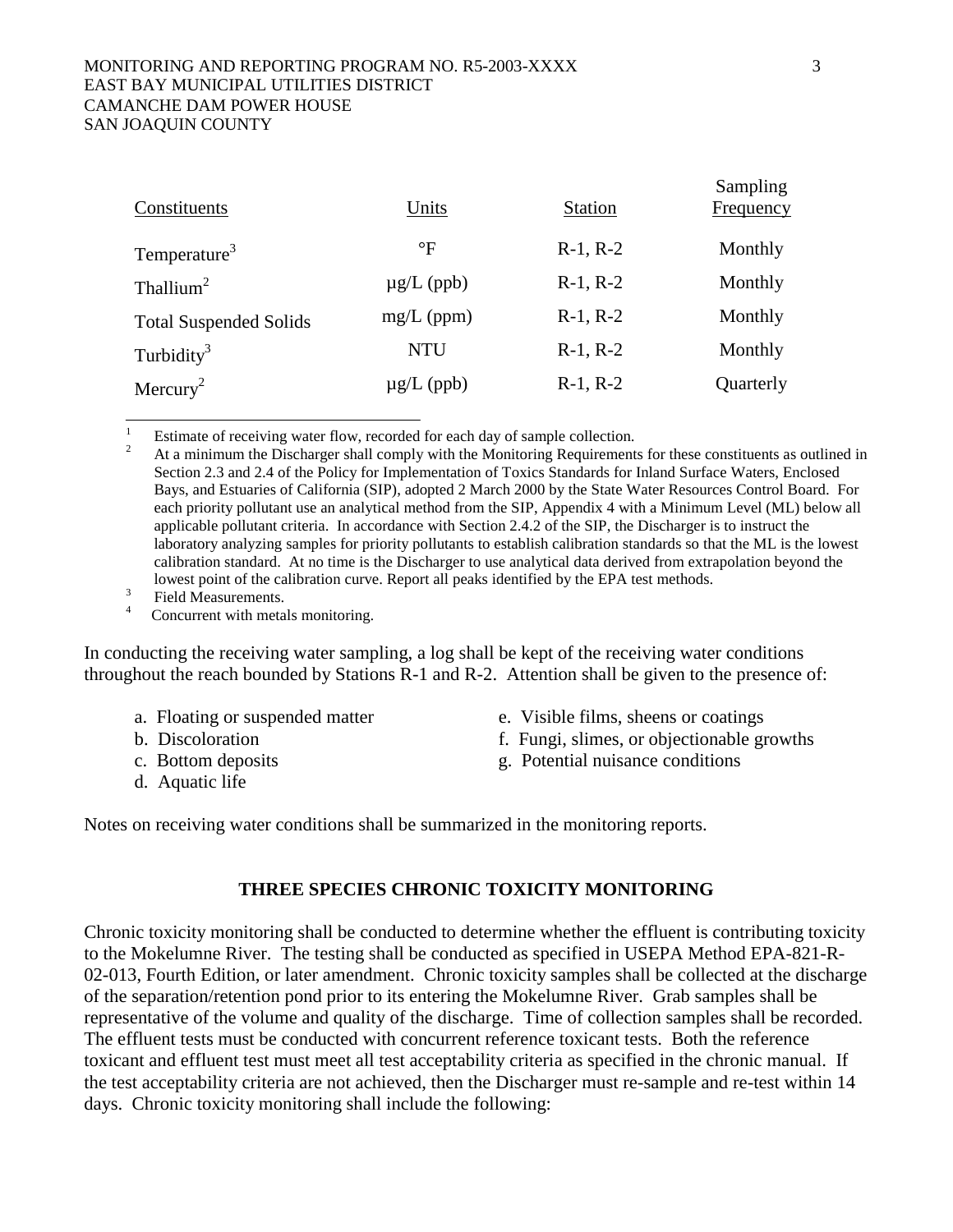### MONITORING AND REPORTING PROGRAM NO. R5-2003-XXXX 4 EAST BAY MUNICIPAL UTILITIES DISTRICT CAMANCHE DAM POWER HOUSE SAN JOAQUIN COUNTY

 Species: *Pimephales promelas, Ceriodaphnia dubia, and Selenastrum capricornutum* Frequency: Annually

The Discharger shall conduct the chronic toxicity test using two controls and a minimum of 5 effluent concentrations, using the dilution series listed below:

| <b>Dilution Series:</b> |     |          | Dilutions $(\%)$ |      |       |       | Controls |
|-------------------------|-----|----------|------------------|------|-------|-------|----------|
|                         | 100 | 50       | 25               | 12.5 | 6.25  |       |          |
|                         |     |          |                  |      |       | River | Lab      |
|                         |     |          |                  |      |       | Water | Water    |
| % Pond Effluent         | 100 | 50       | 25               | 12.5 | 6.25  |       |          |
| % Dilution Water*       |     | 50       | 75               | 87.5 | 93.75 | 100   | $\theta$ |
| % Lab Water             |     | $\Omega$ |                  |      |       |       | 100      |

\* Dilution water shall be receiving water from the Mokelumne River taken upstream from the discharge point.

### **REPORTING**

Monitoring reports shall be submitted to the Regional Board by the **first day** of the second month following sample collection**. A**nnual monitoring results shall be submitted by the **first day of the second month following each calendar year,** respectively.

In reporting the monitoring data, the Discharger shall arrange the data in tabular form so that the date, the constituents, and the concentrations are readily discernible. The data shall be summarized in such a manner to illustrate clearly whether the discharge complies with waste discharge requirements. The highest daily maximum for the month, monthly and weekly averages, and medians, and should be determined and recorded.

If the Discharger monitors any pollutant at the locations designated herein more frequently than is required by this Order, the results of such monitoring shall be included in the calculation and reporting of the values required in the discharge monitoring report form. Such increased frequency shall be indicated on the discharge monitoring report form.

By **1 February** of each year, the Discharger shall submit a written report to the Executive Officer containing the following:

- a. The names and telephone numbers of persons to contact regarding the plant for emergency and routine situations.
- b. A statement certifying when the flow meter and other monitoring instruments and devices were last calibrated, including identification of who performed the calibration (Standard Provision C.6).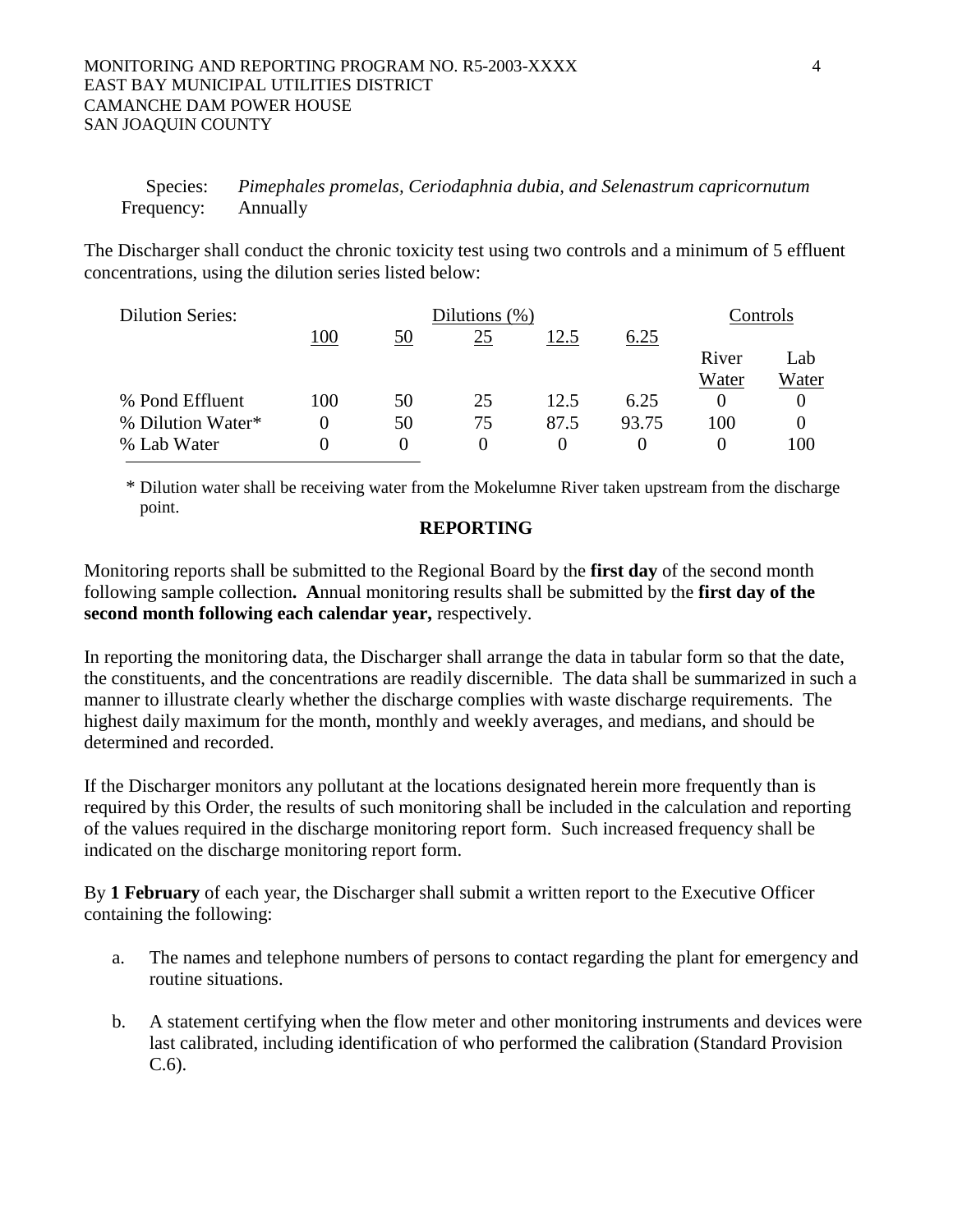c. A statement certifying whether the current operation and maintenance manual, and contingency plan, reflect the wastewater treatment facilities as currently constructed and operated, and the dates when these documents were last revised and last reviewed for accuracy.

The Discharger may also be requested to submit an annual report to the Board with both tabular and graphical summaries of the monitoring data obtained during the previous year. Any such request shall be made in writing. The report shall discuss the compliance record. If violations have occurred, the report shall also discuss the corrective actions taken and planned to bring the discharge into full compliance with the waste discharge requirements.

All reports submitted in response to this Order shall comply with the signatory requirements of Standard Provision D.6.

The Discharger shall implement the above monitoring program on the first day of the month following effective date of this Order.

Ordered By: THOMAS R. PINKOS, Executive Officer

17 October 2003

JME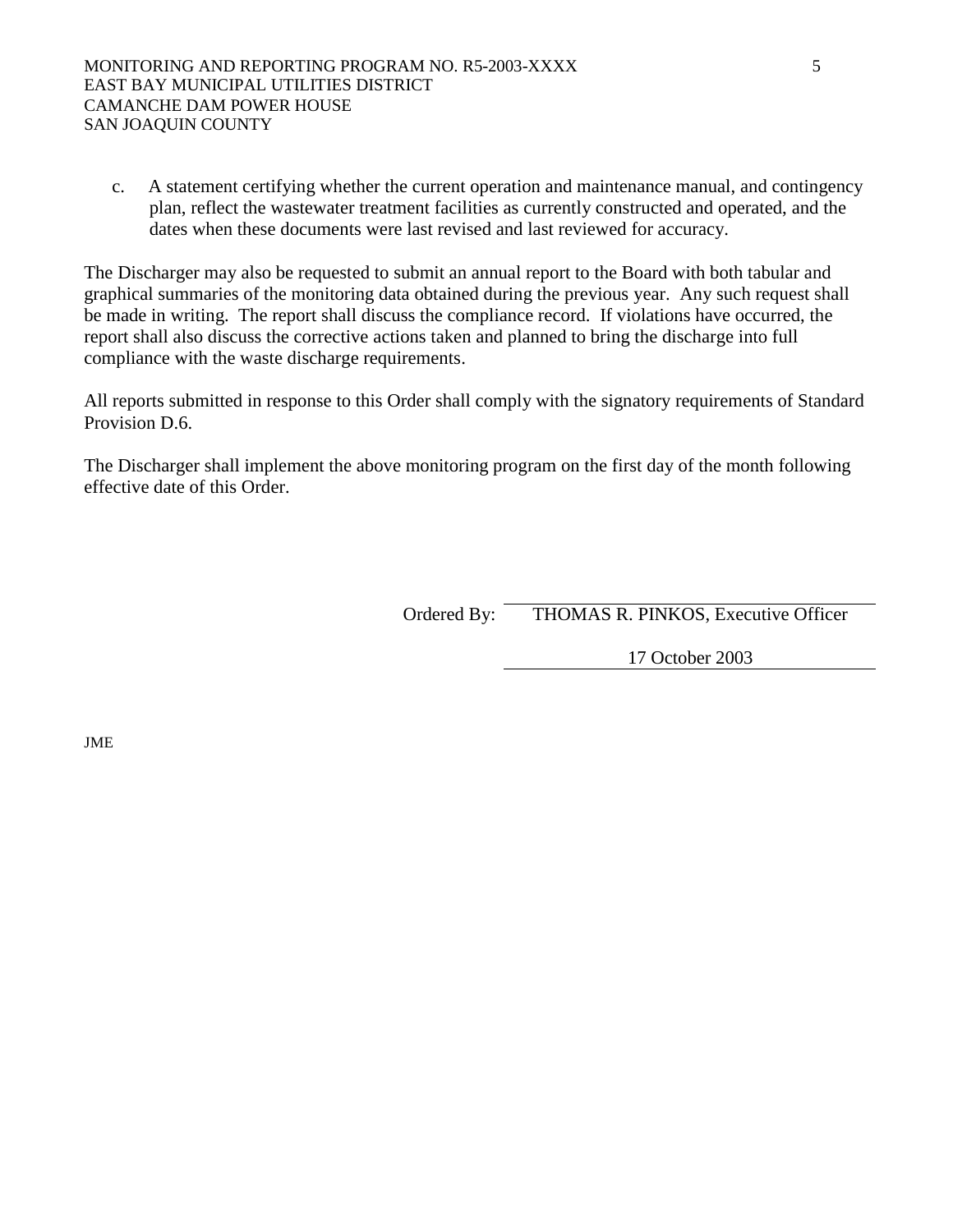# INFORMATION SHEET

### WASTE DISCHARGE REQUIREMENTS ORDER NO. R5-2003-0153 EAST BAY MUNICIPAL UTILITY DISTRICT CAMANCHE DAM POWER HOUSE SAN JOAQUIN COUNTY

### **Site Description and Background**

The East Bay Municipal Utility District (EBMUD), (hereafter Discharger) submitted a Report of Waste Discharge (RWD), dated 26 June 1998, and applied for a permit renewal to discharge waste under the National Pollutant Discharge Elimination System (NPDES) from the Camanche Dam Power House. Supplemental information to complete the RWD was submitted on 6 June 2003.

The Discharger owns and operates an industrial wastewater collection, treatment, and disposal system at the Camanche Dam Power House. Within the Power House, drainage, washdown, and leakage water which contain lubricating oil and other petroleum products are collected in a sump, treated with a belt skimmer, then pumped to a 20,000 gallon oil separation/retention pond outside the Power House. The source of the process wastewater is water derived from the Mokelumne River at the Camanche Power House. The Power House and separation/retention pond are in Section 32, T2N, R7E, MDB&M, as shown on Attachment A, a part of this Order. Within the separation/retention pond, additional oil is removed with a rope skimmer and a series of separation baffles. Treated industrial wastewater is subsequently discharged from the pond via Outfall 001 to the Mokelumne River, a water of the United States, at the point lattitude 38°, 13', 12" and longitude 121°, 01', 31" also as shown in Attachment A.

The Report of Waste Discharge describes the existing discharge as follows:

| <b>Monthly Average Dry Weather Flow:</b> |      | 0.09 | million gallons per day (mgd) |
|------------------------------------------|------|------|-------------------------------|
| Daily Peak Wet Weather Flow:             |      | 0.23 | mgd                           |
| Design Flow:                             |      | 0.23 | mgd                           |
| <b>Average Temperature:</b>              |      |      | 63°F Summer; 54°F Winter      |
| Constituent                              | mg/L |      | $lbs/day*$                    |
| Oil and Grease                           | 2.5  |      | 19                            |

\* Based upon Monthly Average Dry Weather Flow

### **Previous Order**

The discharge of treated industrial wastewater to the Mokelumne River was previously regulated by Waste Discharge Requirements (WDR) Order No. 94-003, NPDES Permit No. CA0082040, which was adopted by the Regional Board on 28 January 1994. Under this Order, the Discharger was permitted to discharge a maximum of 0.23 million gallons per day (mgd) of treated industrial wastewater to the Mokelumne River.

### **Basin Plan**

The Regional Board adopted a *Water Quality Control Plan, Fourth Edition, for the Sacramento and San Joaquin River Basins* (hereafter Basin Plan). The Basin Plan designates beneficial uses, establishes water quality objectives, and contains implementation programs and policies to achieve water quality objectives for all waters of the Basin. These requirements implement the Basin Plan.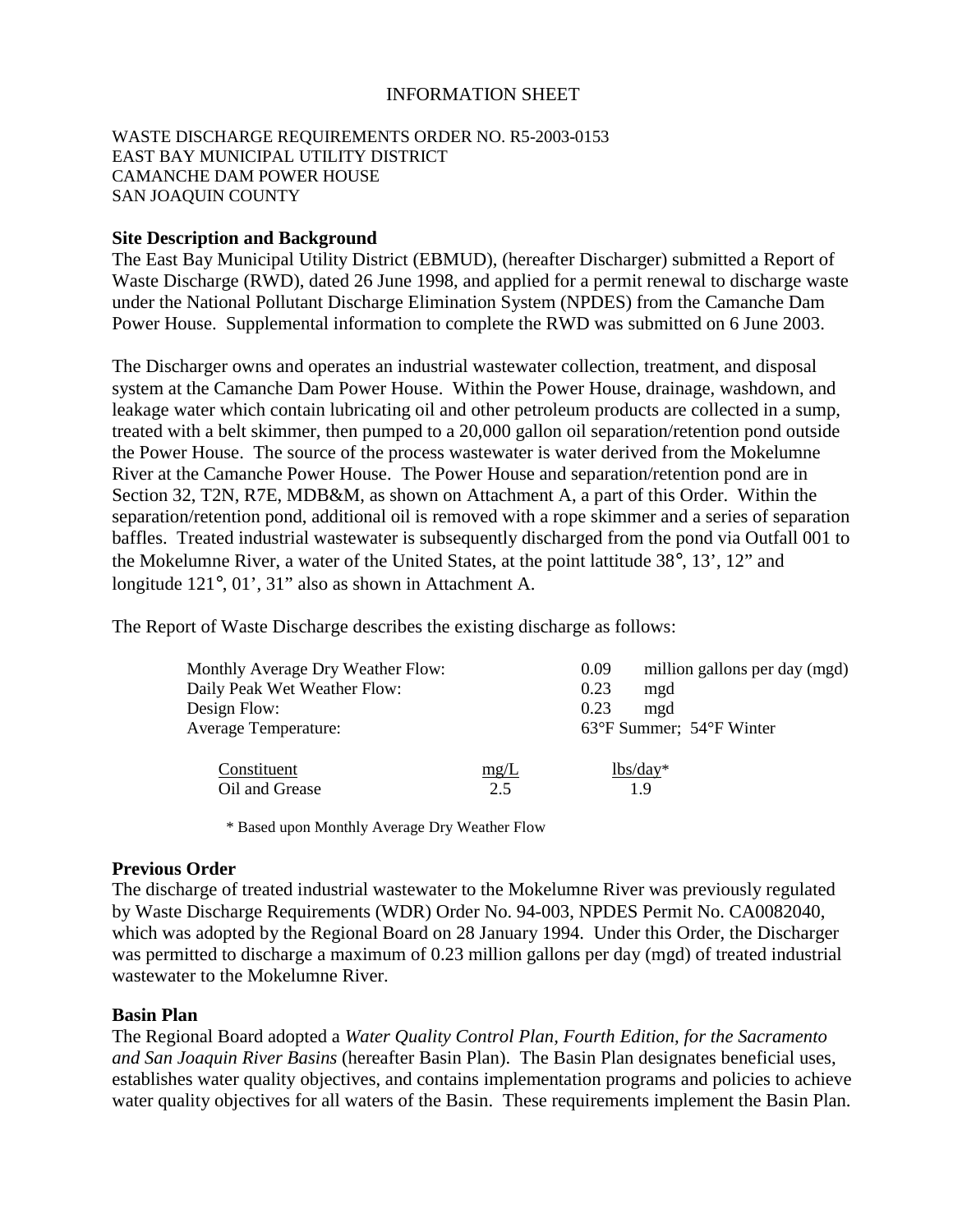### INFORMATION SHEET 2 WASTE DISCHARGE REQUIRMENTS ORDER NO. R5-2003-0153 EAST BAY MUNICIPAL UTILITY DISTRICT CAMANCHE DAM POWER HOUSE SAN JOAQUIN COUNTY

### **Receiving Water**

The Lower Mokelumne River flows east to west from Camanche Reservoir to the Delta. Controlled releases from Camanche Dam provided sustained flows throughout the year, ranging from 100 to 3,232 mgd. Outfall 001 discharges the treated industrial wastewater from the Power House to the Mokelumne River downstream of the Camanche Dam. Twenty-eight miles of the Lower Mokelumne River, from Camanche Reservoir toward the Delta (Hydro Unit 531.200), have been identified as a Water Quality Limited Segment under section 303(d) of the Clean Water Act (CWA). The list of pollutants for which the Lower Mokelumne River is impaired appears on a list (the "California 303(d) List"), which was updated in 2002 and approved by the State Water Resources Control Board (SWRCB) in February 2003. Pollutants identified on the California 303(d) List as impairing the Mokelumne River include copper and zinc. Resource extraction is identified as the primary source of these pollutants. The EBMUD discharge from the Camanche Dam Power House separation/retention pond occurs within the copper and zinc impaired region of the Mokelumne River.

#### **Beneficial Uses**

The existing beneficial uses of the Mokelumne River, from Camanche Reservoir to the Delta, as identified in Table II-1 of the Basin Plan include: agricultural supply (AGR) including both irrigation and stock watering; body contact recreation, canoeing and rafting, (REC-1); and other non-body contact recreation (REC-2); warm freshwater aquatic habitat (WARM); cold freshwater aquatic habitat (COLD); migration of warm and cold freshwater aquatic organisms (MIGR), spawning, reproduction, and/or early development of warm and cold freshwater aquatic organisms (SPWN); and wildlife habitat (WILD). In addition, State Board Resolution No. 88-63, incorporated into the Basin Plan pursuant to Regional Board Resolution No. 89-056, provides that "*Where a a body of water is not currently designated as MUN* (municipal and domestic supply beneficial use) *but, in the opinion of a Regional Board, is presently or potentially suitable for MUN, the Regional Board shall include MUN in the beneficial use designation*. " Based upon ambient receiving water data collected by the Discharger, the Mokelumne River, from Camanche Reservoir to the Delta, is suitable for MUN, therefore the MUN use is also designated as a beneficial use of this water body.

The Basin Plan on page II-1.00 states: "Protection and enhancement of existing and potential beneficial uses are primary goals of water quality planning…" and with respect to disposal of wastewaters states that "... disposal of wastewaters is [not] a prohibited use of waters of the State; it is merely a use which cannot be satisfied to the detriment of beneficial uses."

### **CTR, NTR, and SIP**

USEPA adopted the *National Toxics Rule* (NTR) on 22 December 1992 and amended it on 4 May 1995 and 9 November 1999 and the *California Toxics Rule* (CTR) on 18 May 2000 and amended it on 13 February 2001. These Rules contain water quality standards applicable to this discharge. The SWRCB adopted the *Policy for Implementation of Toxics Standards for Inland Surface Waters, Enclosed Bays, and Estuaries of California* (known as the State Implementation Policy or SIP) on 2 March 2000, which contains guidance on implementation of the NTR and the CTR.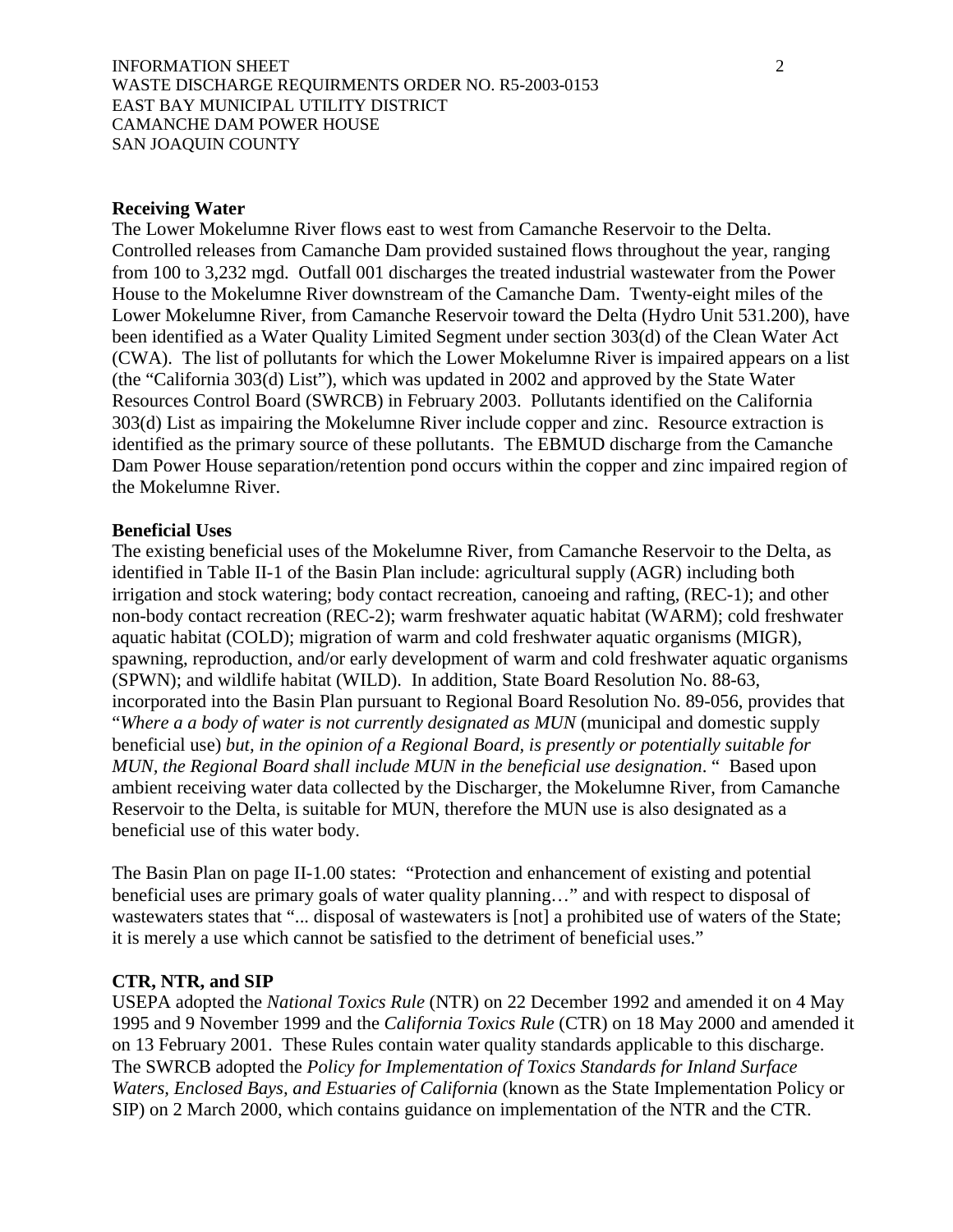### INFORMATION SHEET 3 WASTE DISCHARGE REQUIRMENTS ORDER NO. R5-2003-0153 EAST BAY MUNICIPAL UTILITY DISTRICT CAMANCHE DAM POWER HOUSE SAN JOAQUIN COUNTY

#### **Reasonable Potential Analysis**

Federal regulations require effluent limitations for all pollutants that are or may be discharged at a level that will cause or have the reasonable potential to cause, or contribute to an in-stream excursion above a narrative or numeric water quality standard. Beneficial uses, together with their corresponding water quality objectives, constitute the state water quality standards for purposes of compliance with the CWA.

In determining whether a discharge has the reasonable potential to contribute to an in-stream excursion (reasonable potential analysis), the dilution of the effluent in the receiving water may be considered where areas of dilution are defined. The available dilution may also be used to calculate protective effluent limitations by applying water quality criteria at the edge of the defined mixing zone. These calculations include receiving water pollutant concentrations that are typically based on worst-case conditions for flow and concentration.

If limited or no dilution is available, effluent limitations are set equal to the applicable water quality criteria or objectives, which are applied at the point of discharge so the discharge will not cause the receiving stream to exceed water quality objectives established to protect the beneficial uses. In situations where receiving water flows are substantially greater than effluent flows, dilution may be considered in establishing effluent limitations. However, when a receiving water is impaired by a particular pollutant or stressor, limited or no pollutant assimilative capacity may be available in spite of the available dilution. In these instances, and depending upon the nature of the pollutant, effluent limitations may be set equal to or less than the applicable water quality criteria or objectives that are applied at the point of discharge such that the discharge will not cause or contribute to the receiving stream excursion above water quality objectives established to protect the beneficial uses.

In most situations, EPA's NPDES regulations require that limits for metals in permits be stated as total recoverable. Since most water quality criteria are expressed in the dissolved form, it is necessary to translate between dissolved metal in ambient waters and total recoverable metal in effluent. EPA guidance on the use of translators provides three options including, (1) assuming the translator equivalent to the criteria guidance conversion factor, (2) developing a translator directly as the ratio of dissolved to total recoverable metal, and/or, (3) developing a translator through the use of a partitioning coefficient. Reasonable potential analysis for this permit was conducted using the first option, applying criteria guidance conversion factors. To assure that metals criteria are appropriate for the chemical conditions under which they are applied, EPA also provides for adjustment of the criteria through application of the water-effect ratio (WER). The WER approach compares bioavailability and toxicity of a specific pollutant in receiving waters and in laboratory waters. This reasonable potential analysis was conducted using a WER default value of 1. As described in the CTR, freshwater aquatic life criteria for certain metals are expressed as a function of hardness, since hardness, and/or water quality characteristics that are usually correlated with hardness can reduce or increase the toxicities of some metals. Hardness is used as a surrogate for a number of water quality characteristics which affect the toxicity of metals in a variety of ways. To ensure the level of protection intended by the EPA's 1985 Guidelines for hardness is maintained or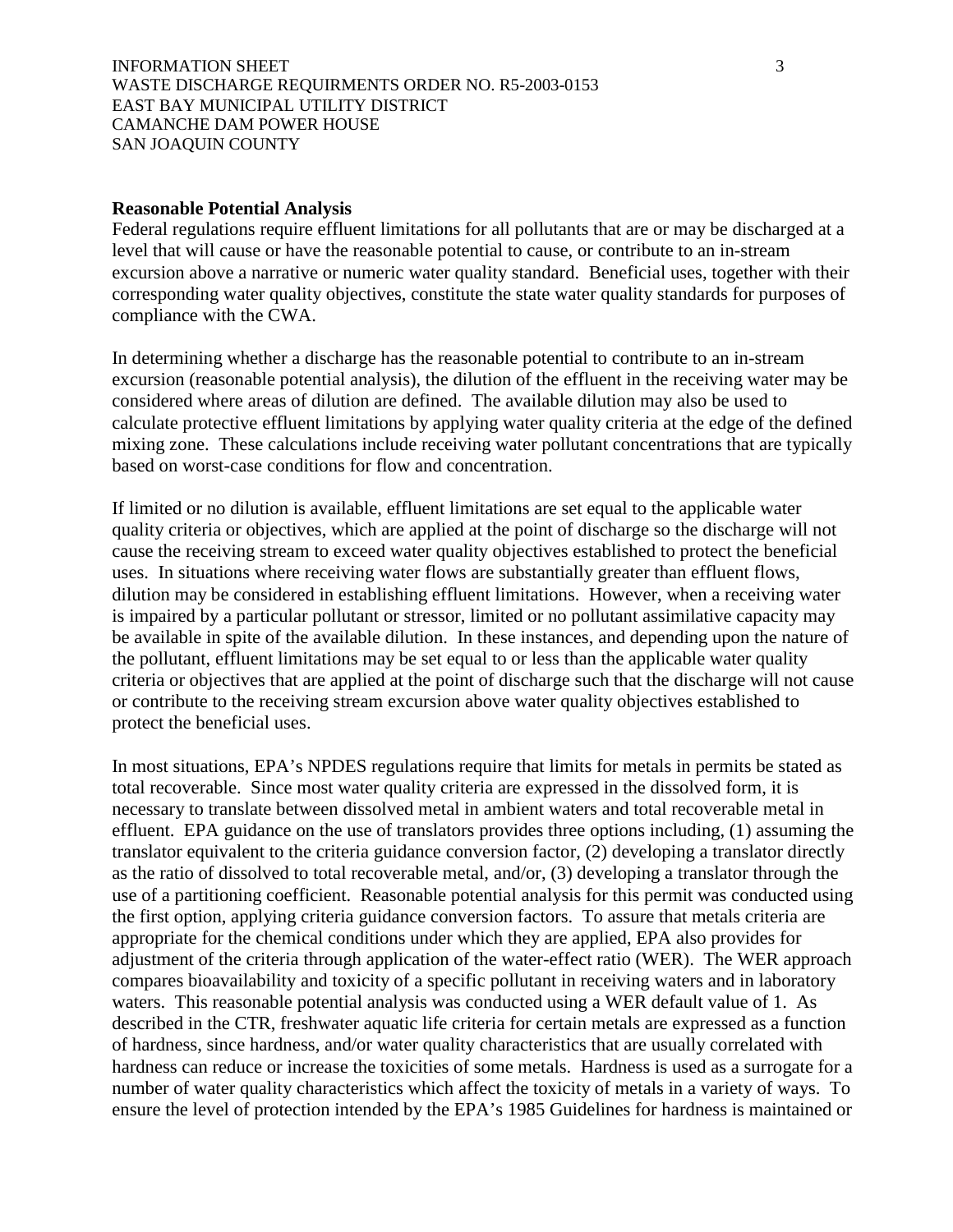exceeded, the minimum observed hardness of the upstream water that does not contain effluent was used to adjust the applicable criterion.

On 10 September 2001 the Executive Officer of the Regional Board issued a letter pursuant to Section 13267 of the California Water Code (CWC) requiring all NPDES Dischargers to conduct effluent and receiving water monitoring and submit results of this monitoring in accordance with a time schedule provided in the letter. The Discharger conducted a study to determine whether levels of NTR, CTR, or other pollutants in the discharge have the reasonable potential to cause or contribute to an in-stream excursion above a numeric or narrative water quality standard, including Basin Plan numeric or narrative objectives.

Results of this study were submitted on 28 February 2003. Some constituents monitored in this study were not detected at concentrations equal to or greater than appropriate analytical technique Minimum Levels (ML's) specified by Appendix 4 of the SIP. Where an approved laboratory analytical method and associated ML could not, at this time, determine whether an analyte is present in the discharge above the applicable criteria, a Provision of this Order requires resampling for the constituent if new ML's are adopted by the SWRCB.

Results of this study, and routine effluent and receiving water monitoring conducted by the Discharger, indicate the discharge has the reasonable potential to cause, or contribute to an instream excursion above a narrative or numeric water quality standard for copper and oil and grease. As required by 40 CFR Part  $122.44$  (d)(1)(i)-(iii), this Order includes effluent limitations for copper and oil and grease. Additional information is needed to complete the reasonable potential analysis for mercury, and thallium. This Order includes additional monitoring requirements for these constituents, and may be reopened to include effluent limitations for these constituents if necessary.

## **Copper**

Previous Order No. 94-003 included proposed effluent limitations for copper based upon water quality objectives established by the California Inland Surface Waters Plan. Order No. 94-003 required the Discharger to conduct a study of copper concentrations in the effluent and receiving water, and available dilution. The Discharger completed and submitted the required study, but the Order was not reopened, and limitations for copper were not established.

The flow of treated industrial wastewater from the Camanche Power House Outfall 001 is minimal in comparison with Mokelumne River flows. At the maximum discharge flowrate of 0.23 mgd, the dilution factor of river water to discharge would range from a minimum of 435:1 to a maximum of 14,052:1. However, as noted above, the Lower Mokelumne River is identified as impaired for copper. Attachment C summarizes results of monitoring for total and dissolved copper in the receiving water and effluent since January 2000, when numerous changes were made to the Power House in an effort to reduce effluent copper concentrations. As shown in Attachment C, results of receiving water monitoring indicate several instances where the ambient hardness of the Mokelumne River is as low as 14 milligrams per Liter (mg/L), with total and dissolved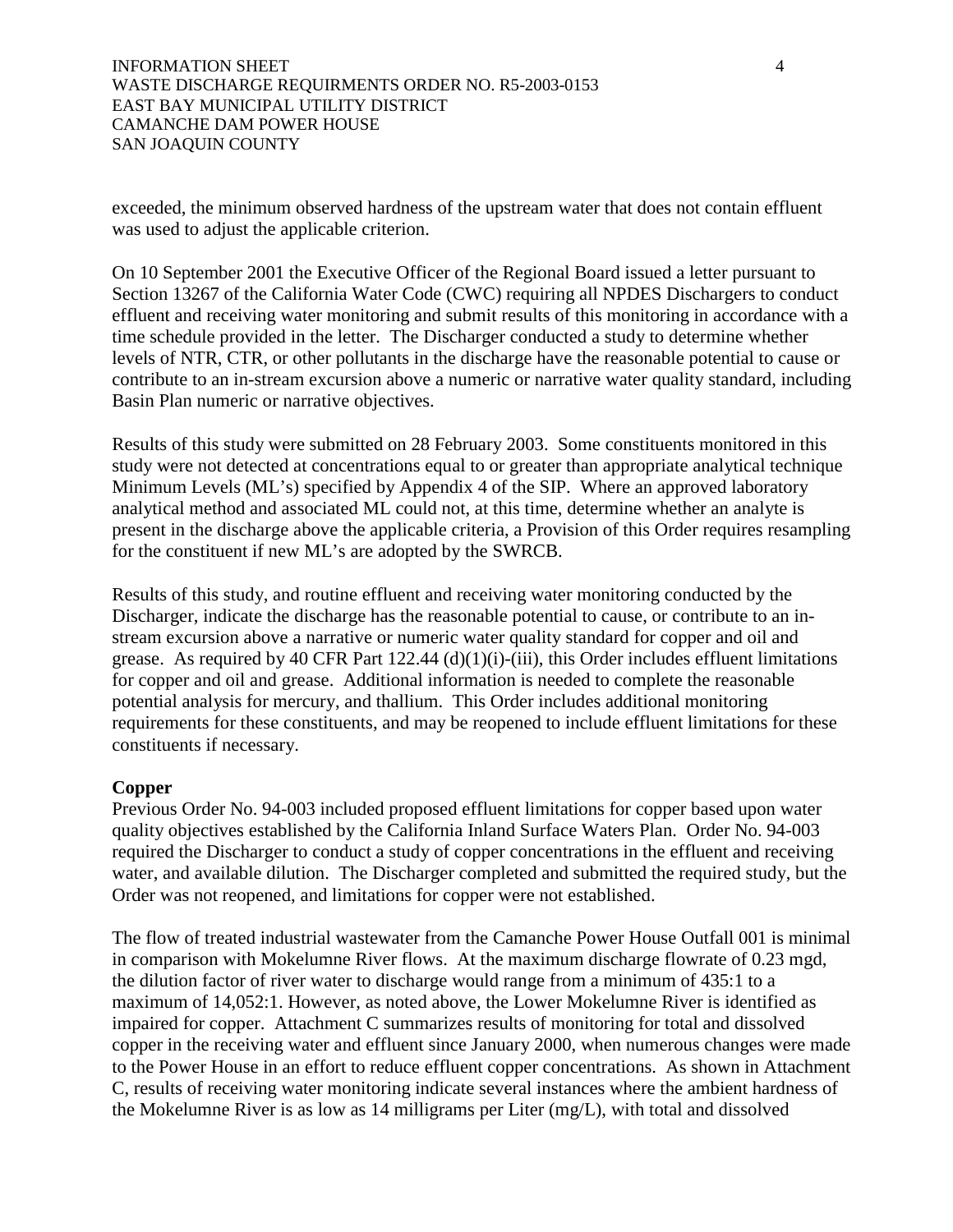### INFORMATION SHEET 5 WASTE DISCHARGE REQUIRMENTS ORDER NO. R5-2003-0153 EAST BAY MUNICIPAL UTILITY DISTRICT CAMANCHE DAM POWER HOUSE SAN JOAQUIN COUNTY

concentrations of copper in the intake water, prior to use exceeding the adjusted freshwater aquatic life water quality acute and chronic criteria for copper published in the USEPA's California Toxics Rule. Based upon this ambient water column data, the receiving water lacks assimilative capacity.

The Discharger has conducted investigations and studies to identify and quantify sources of copper which may be entrained in the wastestream. Copper sources identified during these studies included erosion and electrochemical corrosion of the piping and cooling equipment, with the higher sources attributed to air compressor blowdown and seal bypass water. The highest total copper concentrations were measured in the turbine shaft seal reservoir area, at a Kinney strainer used to filter seal water, and at the heat exchangers for the two air compressors. The Discharger has worked to both eliminate sources of copper and reduce the amount of process wastewater generated by the Power House; the seal water strainers have been replaced, flow measuring rotometers have been removed, sample ports and fittings have been changed out, and, the seals of one turbine have been retrofit with non-copper wearing surfaces. New seal packages have resulted in significantly less leakage, and combined with minimized compressor cooling flows, have resulted in a significant reduction in wastewater volumes and copper contributions. The copper contribution from the Power House processes has been reduced to the point where it may be statistically indiscernible from background given existing sampling and analytical error (SAE).

However, there are remaining components of the Power House that release additional copper to the wastestream. This incremental increase in copper, combined with a documented lack of assimilative capacity in the Lower Mokelumne River and CWA 303d Listing means that copper may be discharged at a level that will cause or have the reasonable potential to cause, or contribute to an in-stream excursion above the numeric water quality standard for copper. As shown in Attachment C, both the maximum effluent concentration (MEC) and the observed maximum ambient background concentration (B) have exceeded the adjusted criteria. Section 1.3 of the SIP requires a water quality based effluent limitation when the MEC or B exceed appropriate pollutant criterion. Therefore, a water quality based effluent limitation for copper is required in this Order.

When required, Section 1.4 of the SIP provides four methods that may be used to develop effluent limitations. These four methods include: (1) assigning a loading allocation based upon a completed TMDL (Total Maximum Daily Load); (2) use of a steady state model; (3) use of a dynamic model; or, (4) establishing effluent limitations that consider intake water pollutants.

The 1998 California 303(d) List and TMDL Priority Schedule identifies Lower Mokelumne River as a Low priority, with a projected TMDL program start date of January 2004, and a projected end date of December 2011. As a Low Priority TMDL, there is a high likelihood that this TMDL may not be started or completed as scheduled. Based upon the findings of other TMDL's nearing completion, it is also likely that in a final TMDL, waste load reductions will be apportioned to identified point sources, even if the discharge does not represent a significant contribution to the total load. Considering these findings, it appears inappropriate to delay development of effluent limitations pending development of wasteload allocations from a yet to be initiated TMDL.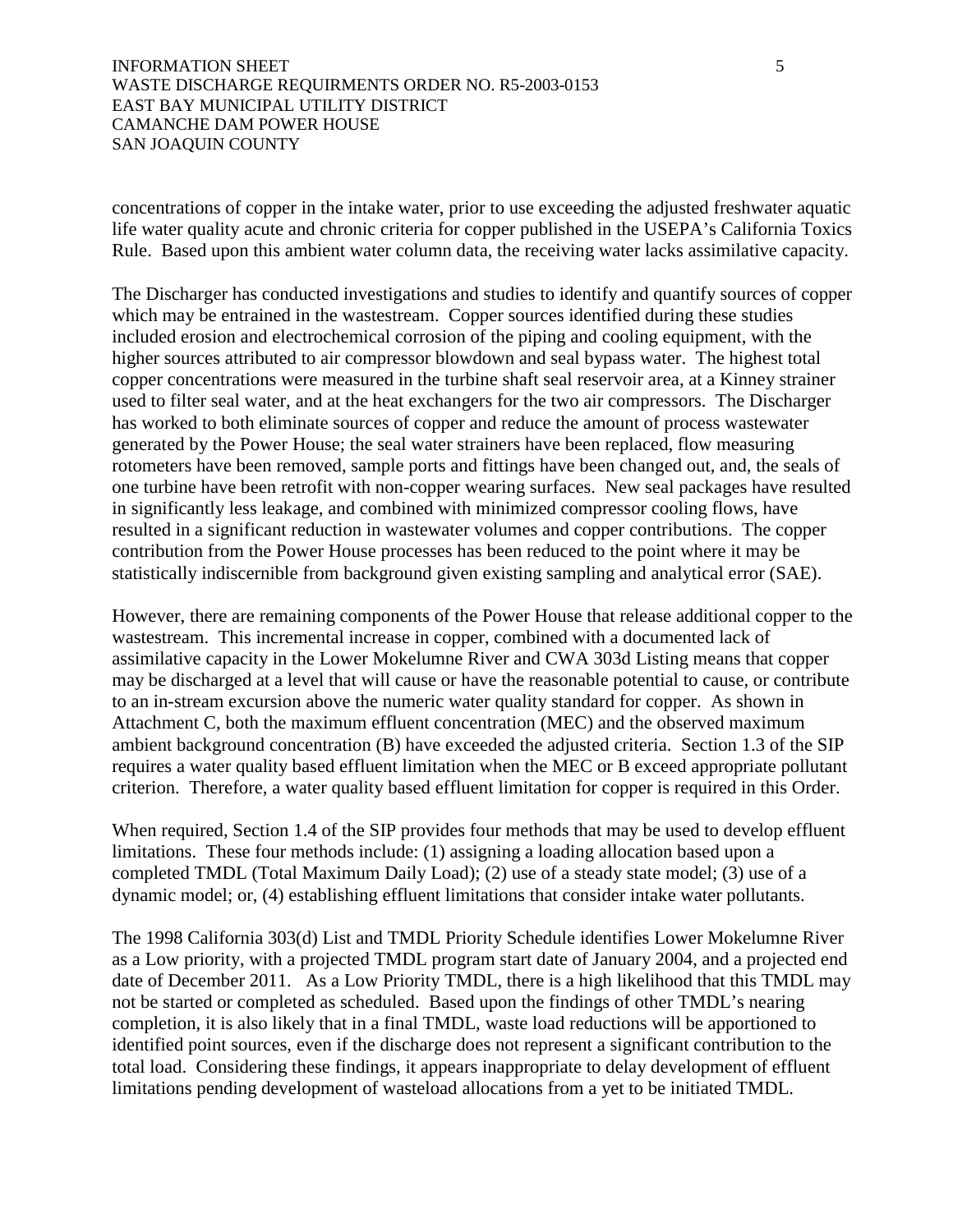INFORMATION SHEET 6 WASTE DISCHARGE REQUIRMENTS ORDER NO. R5-2003-0153 EAST BAY MUNICIPAL UTILITY DISTRICT CAMANCHE DAM POWER HOUSE SAN JOAQUIN COUNTY

Reductions in copper loading, as required by this Order, may however be considered as contributing toward a future TMDL load reduction allocation.

Establishing effluent limitations that consider intake water credits appears to be an appropriate methodology for this situation. However, results of historical monitoring indicate temporal and spatial variations in copper concentrations exist within and between the upstream intake water, the downstream water, and the effluent. These variations are likely due in part to the timing of sample collection, influence of process retention time and wastestream compositing and the precision of laboratory analyses at the low concentrations being measured. Some of the reported detection limits have not been low enough to assess this variability. To apply intake credits in the development of effluent limitations, additional data collection is needed to both assess this variability and to quantify the mass of copper added to the wastestream by the Power House. Additional information is also needed to develop a monitoring program that provides for coordinated sampling and appropriate comparison between intake and effluent copper concentrations and mass for purposes of evaluating compliance. At this time, since additional sources of copper remain within the Power House processes and no process for removal of copper mass exists, the Discharger would be unable to immediately comply with a limitation that considers intake water pollutants since some incremental mass contribution remains. This Order allows for development of copper effluent and receiving water data necessary for the consideration of intake water credits. This Order includes a reopener for modifying final effluent and/or receiving water limitations based on information supplied by the Discharger.

Therefore, since; a TMDL has not been initiated and load allocations have not been developed or assigned, monitoring data indicate the receiving water lacks assimilative capacity, and, insufficient data has been collected to establish limits based upon intake water credits, final effluent limitations have been established at the point of discharge from Outfall 001 to the Mokelumne River. In accordance with Sections 1.3 and 1.4 of the SIP, using the adjusted copper criteria and a steady state model (with no dilution credit) these limitations shall be established as follows:

Since a site-specific translator has not been developed for copper as described in the SIP Section 1.4.1, the USEPA conversion factor was used in expressing the dissolved copper criterion as total recoverable. Acute and chronic effluent concentration allowance's (ECA's) shall be set equal to the adjusted acute and chronic copper criterion (criterion adjusted based upon observed receiving water hardness), and the most limiting long-term average (LTA) discharge condition for copper shall be determined using Table 1 of the SIP, using a coefficient of variation (CV) of 0.658 (CV obtained from the effluent total copper concentration data from Attachment C). An example of the average monthly effluent limitation (AMEL) and maximum daily effluent limitation (MDEL) for total copper at an observed receiving water hardness of 14 mg/L (ppm) as CaCO3, using the calculated CV and the multipliers in Table 2 of the SIP is shown below: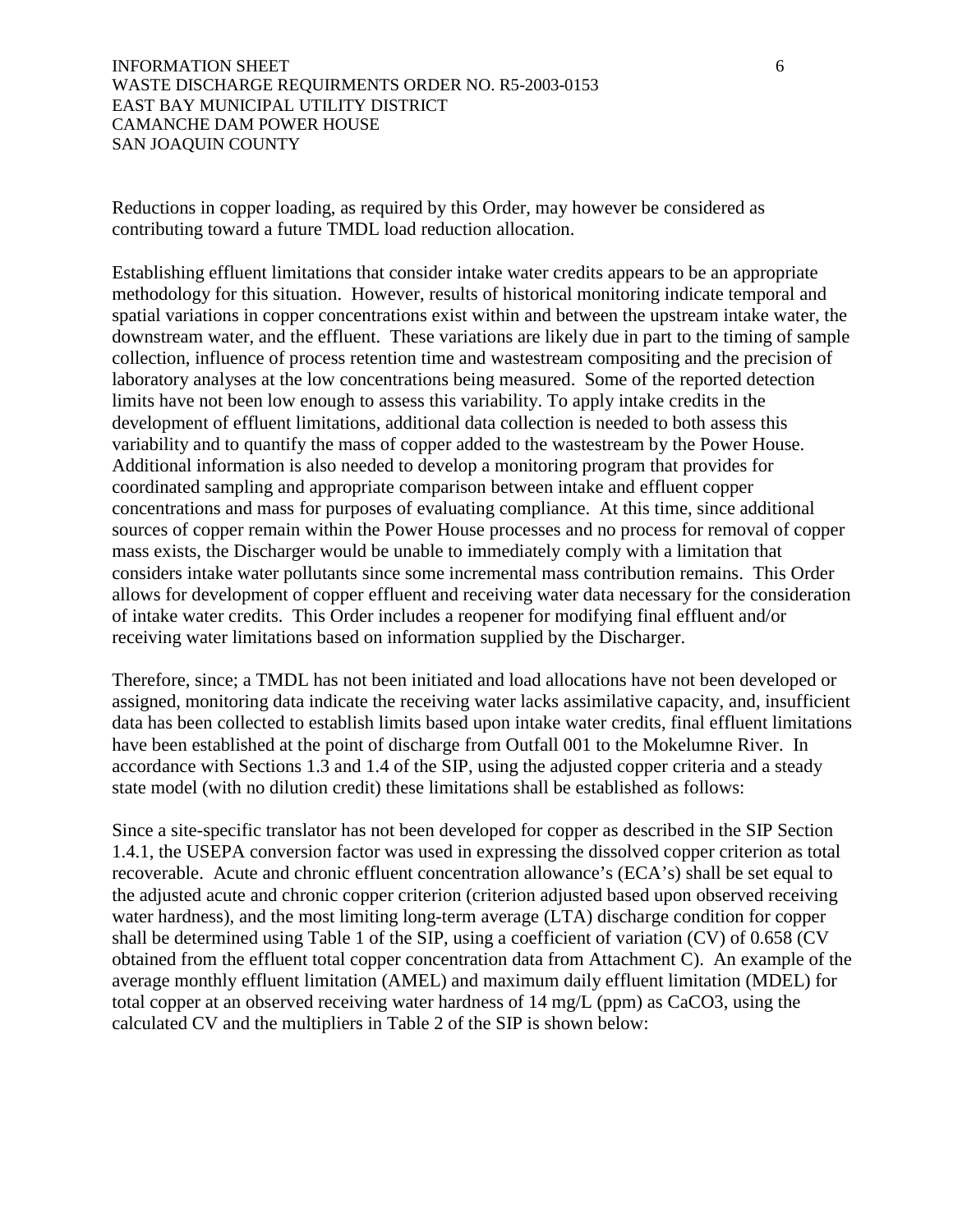### INFORMATION SHEET 7 2 WASTE DISCHARGE REQUIRMENTS ORDER NO. R5-2003-0153 EAST BAY MUNICIPAL UTILITY DISTRICT CAMANCHE DAM POWER HOUSE SAN JOAQUIN COUNTY

| WATER QUALITY BASED EFFLUENT LIMITATIONS                        |                     |  |  |  |
|-----------------------------------------------------------------|---------------------|--|--|--|
| Copper (Total)                                                  |                     |  |  |  |
| Number of Observations (Attachment C)                           | 41                  |  |  |  |
| <b>Effluent Maximum</b>                                         | 13.1                |  |  |  |
| <b>Dilution Credit</b>                                          | $\Omega$            |  |  |  |
| ECA acute ( $@14$ mg/L (ppm) hardness as CaCO3)                 | $2.2 \mu g/L$       |  |  |  |
| ECA chronic ( $@14$ mg/L (ppm) hardness as CaCO3)               | $1.7 \mu g/L$       |  |  |  |
| Percent of Observations Below Detection                         | 41%                 |  |  |  |
| Coefficient of Variation (Calculated)                           | 0.658               |  |  |  |
| LTA acute                                                       | 0.66                |  |  |  |
| LTA chronic                                                     | 0.87                |  |  |  |
| Limiting LTA (acute) = (ECA acute $*$ Table 1 Acute Multiplier) | 0.66                |  |  |  |
| Sampling Frequency (n)                                          | $<$ 4/mo            |  |  |  |
| AMEL (LTA*Table 2 AMEL Multiplier)                              | $1.1 \mu g/L$ (ppb) |  |  |  |
| MDEL (LTA*Table 2 MDEL Multiplier)                              | $2.2 \mu g/L$ (ppb) |  |  |  |

Using these calculations, a final AMEL of 1.1  $\mu$ g/L (ppb) and MDEL of 2.2  $\mu$ g/L (ppb) for copper (total) would result at an observed receiving water hardness of 14 mg/L (as CaCO3) in accordance with Sections 1.3 and 1.4 of the SIP using the adjusted copper criteria. The final AMEL and MDEL in this Order are to be adjusted accordingly with results of corresponding receiving water monitoring for upstream receiving water hardness as shown in Attachment D.

The Camanche Power House has no processes specific to the removal of copper. Section 2.1 of the SIP provides that: "*Based on an existing discharger's request and demonstration that it is infeasible for the discharger to achieve immediate compliance with a CTR criterion, or with an effluent limitation based on a CTR criterion, the RWQCB may establish a compliance schedule in an NPDES permit*." As the average monthly and maximum daily effluent limitations for copper are new requirements in this Order, the Discharger submitted a compliance schedule justification required by the SIP (Section 2.1). In this 18 June 2003 submission, the Discharger requested the maximum 5 year compliance time schedule be granted based upon the difficulties with achieving further reductions in copper emissions given available technologies. The justification outlined the need for further evaluation and assessment of effluent and receiving water copper concentrations and associated variability, the need to evaluate the feasibility of low concentration treatment technologies, and, the need to evaluate, fund, and schedule additional capital projects for copper parts replacement such as turbine seal modifications as necessary. The Discharger has made diligent efforts to quantify copper levels and identify sources of copper in the wastestream, and has implemented numerous source control and pollutant minimization efforts. Therefore, considering these efforts and the complexities associated with further copper emission reductions, this Order includes a compliance time schedule for compliance with the final effluent limitations of 5 years. The final water quality based effluent limitations for copper become effective **1 October 2008**, and this Order includes a Provision outlining studies and a time schedule for compliance with the new, or alternative less stringent final effluent limitations for copper if appropriate (i.e. intake credits).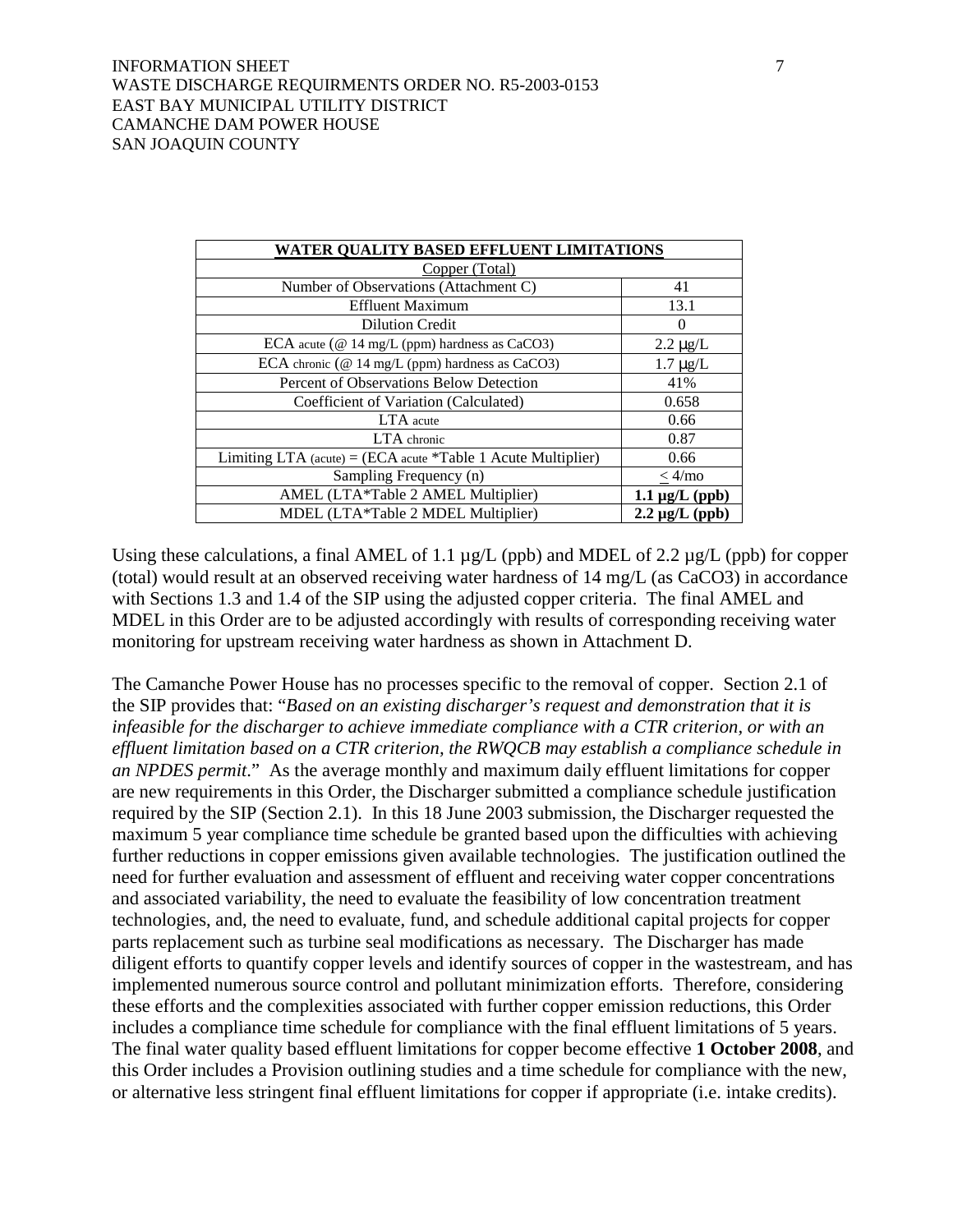Preliminary options for complying with the new or alternative final limitations may include:

- a. Wastestream treatment,
- b. Development and approval of a pollutant trading program proposal within the watershed, where some other source of copper may be removed from the watershed at a specified offset such that the net result is copper mass reduction within the 303d Listed Waterbody,
- c. Continued efforts to eliminate all copper sources at the Power House including retrofit of the two remaining turbines with non-copper seals and wearing parts, and removal of all copper piping, valves etc., followed by development of an influent/effluent comparison monitoring program for compliance determination purposes, or
- d. Development of a mass balance compliance alternative which considers intake water credits, quantification of the Power House copper mass contribution, and implementation of a copper removal process whereby the mass of copper removed is equivalent to the mass of copper the Power House contributes to the receiving water. Section 1.4.4. of the SIP provides further guidance on intake water credits for specific pollutants, as these credits pertain to establishing water quality based effluent limitations. A cursory review of the existing Power House use and discharge of water suggest the five (5) SIP Section 1.4.4. conditions for intake water credits would likely apply to this situation. As stated in Section 1.4.4., "…*the RWQCB may establish effluent limitations allowing the facility to discharge a mass and concentration of the intake water pollutant that is no greater than the mass and concentration found in the facility's intake water. A discharger may add mass of the pollutant to its waste stream, if an equal or greater mass is removed prior to discharge, so there is no net addition of the pollutant in the discharge compared to the intake water*."

Since not all historical data are of sufficient quality to assess compliance with the final limitations, this Order also requires the Discharger to collect data sufficient to determine compliance with these new final effluent limitations for copper. Detection of copper to 0.5 µg/L (ppb) is feasible in accordance with the SIP.

Upon completion of the studies required by this Order, the Order may be reopened, and based upon new information, alternative, less stringent final effluent limitations for copper may established considering a different method (i.e. intake water credits) prescribed by the SIP Section 1.4.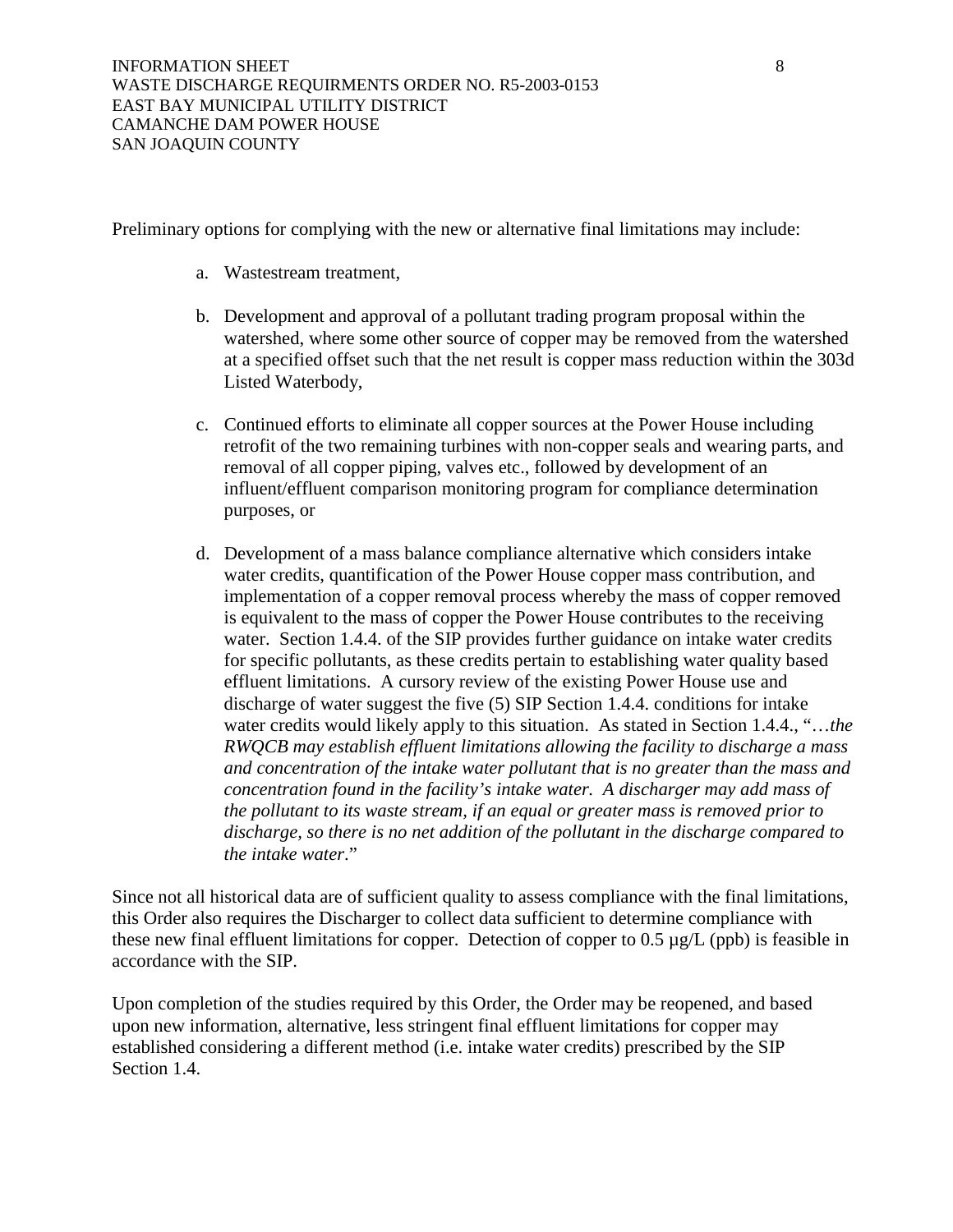### INFORMATION SHEET 9 WASTE DISCHARGE REQUIRMENTS ORDER NO. R5-2003-0153 EAST BAY MUNICIPAL UTILITY DISTRICT CAMANCHE DAM POWER HOUSE SAN JOAQUIN COUNTY

In accordance with the SIP, Sections 2.2.1 and 2.2.2, a numeric interim limitation for copper has been established in this Order based upon current facility performance. As shown below, this interim limitation consists of a projected monthly average dissolved effluent copper concentration of 11.6 µg/L (ppb) derived using copper data summarized in Attachment C, and applying the statistical methodologies for estimating maximum concentrations identified in Chapter 3 of USEPA's Technical Support Document for Water Quality-based Toxics Control (TSD, 1991). Effluent data from Attachment C was used in developing this limitation, using dissolved copper concentrations. Dissolved copper concentration data was used in lieu of total concentration data due to the quality of dissolved data and significantly fewer 'non-detect' data points (2.9% non detects for 35 dissolved concentration data points versus 41% non detects for 41 total concentration data points).

Where concentrations in Attachment C were reported as less than detectable, one half of the detection limit was used in the calculation. Derivation of this interim copper limitation is summarized below:

| <b>INTERIM EFFLUENT LIMITATIONS</b> |                       |  |  |
|-------------------------------------|-----------------------|--|--|
| Copper (dissolved)                  |                       |  |  |
| Number of Observations              | 35                    |  |  |
| Minimum $(\mu g/L, ppb)$            | 0.87                  |  |  |
| Observed Maximum (µg/L, ppb)        | 8.3                   |  |  |
| Mean                                | 2.55                  |  |  |
| <b>Standard Deviation</b>           | 1.53                  |  |  |
| Coefficient of Variation            | 0.6                   |  |  |
| Multiplier <sup>1</sup>             | 1.4                   |  |  |
| Projected Monthly Average           | 11.6 $(\mu g/L, ppb)$ |  |  |

<sup>1</sup> From TSD Table 3-2

### **Oil and Grease**

Previous Order No. 94-003 included daily maximum and monthly average effluent limitations for oil and grease. Order No. 94-003 included a daily maximum limitation for oil and grease of 5.0 mg/L (ppm), and a monthly average limitation for oil and grease of 2.5 mg/L (ppm). The Basin Plan states that "*Waters shall not contain oils, greases, waxes, or other materials in concentrations that cause nuisance, result in a visible film or coating on the surface of the water or on objects in the water, or otherwise adversely affect beneficial uses*." The Discharger operates treatment facilities specific to the removal of oil and grease, and results of effluent monitoring indicate the treatment facilities, when properly operated, are capable of reducing concentrations of oil and grease below these existing limitations. Therefore, the daily maximum and monthly effluent limitations for oil and grease from Order No. 94-003 are retained in this new Order.

## **Toxicity**

The narrative toxicity objective of the Basin Plan states, in part, that: All waters shall be maintained free of toxic substances in concentrations that produce detrimental physiological responses in human, plant, animal, or aquatic life. At Section 4, the SIP establishes minimum